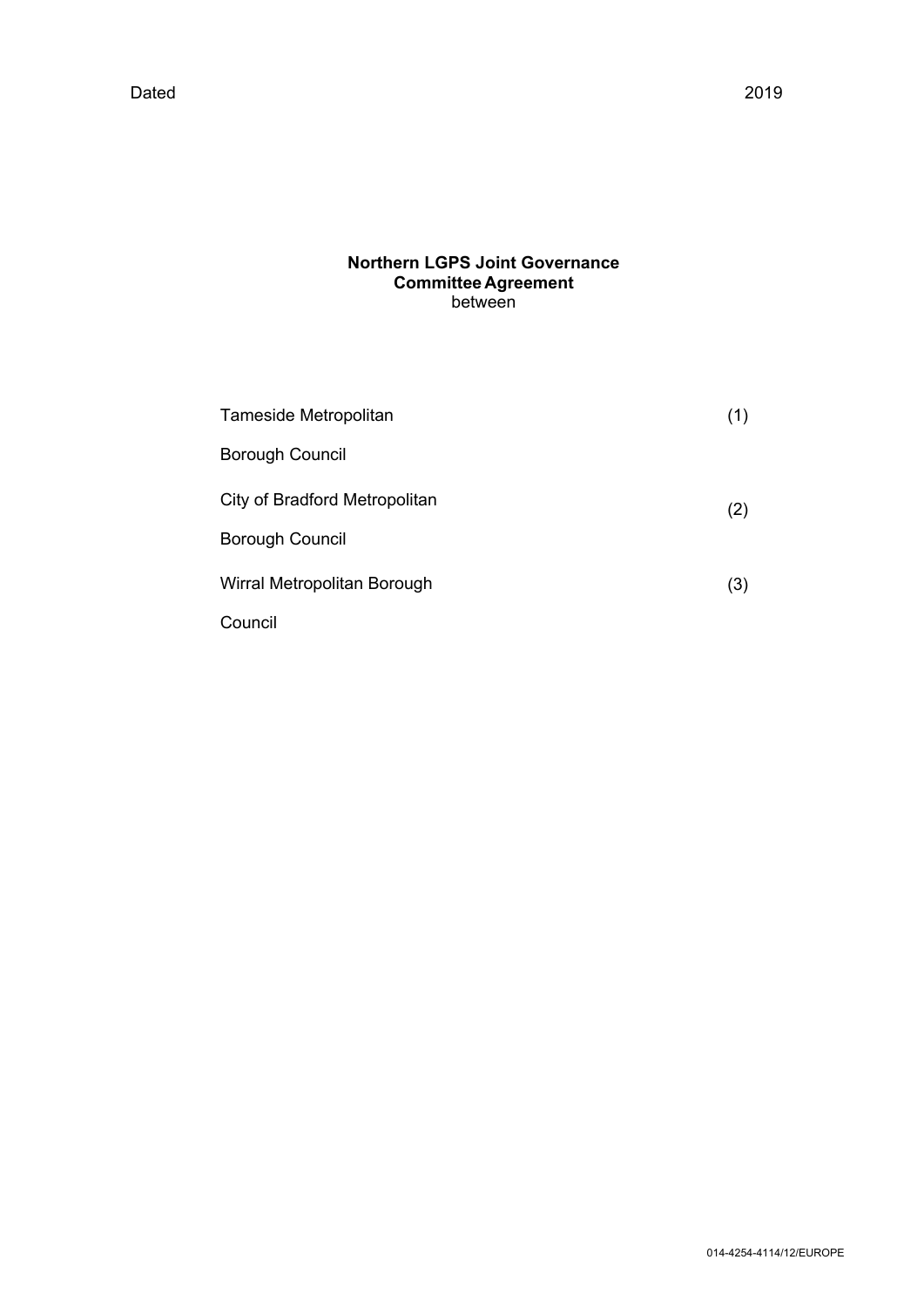# **CONTENTS**

| $\mathbf{1}$   |                                                                   |    |
|----------------|-------------------------------------------------------------------|----|
| 2              |                                                                   |    |
| 3              |                                                                   |    |
| 4              |                                                                   |    |
| 5              |                                                                   |    |
| 6              |                                                                   |    |
| $\overline{7}$ |                                                                   |    |
| 8              |                                                                   |    |
| 9              |                                                                   |    |
| 10             |                                                                   |    |
| 11             |                                                                   |    |
| 12             |                                                                   |    |
| 13             |                                                                   |    |
| 14             |                                                                   |    |
| 15             |                                                                   |    |
| 16             | <b>VOLUNTARY EXIT.</b>                                            | 13 |
| 17             |                                                                   |    |
| 18             | FURTHER PROVISIONS RELATING TO A VE AUTHORITY OR A CE AUTHORITY15 |    |
| 19             |                                                                   |    |
| 20             |                                                                   |    |
| 21             |                                                                   |    |
| 22             |                                                                   |    |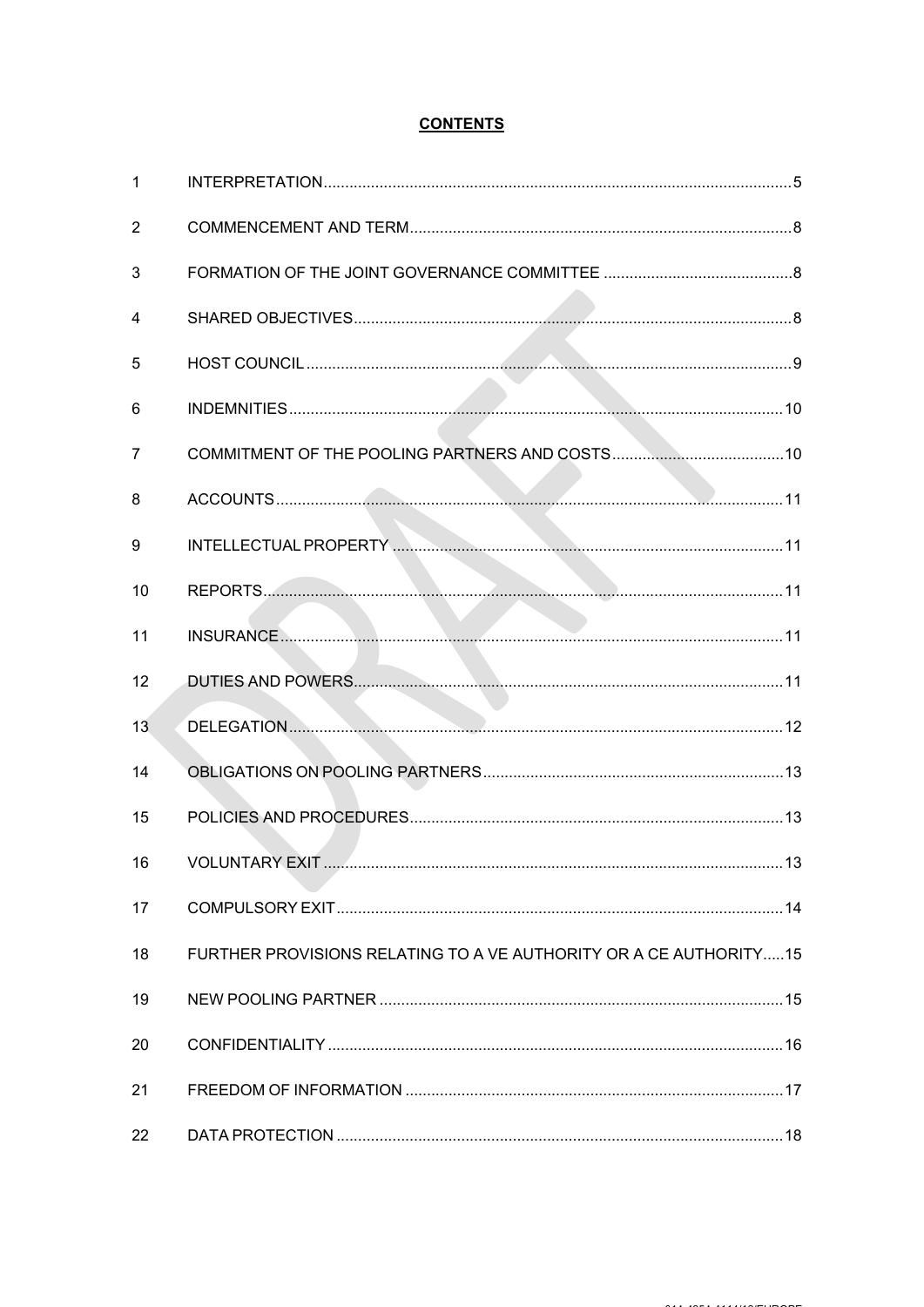| 23 |                                                                         |  |
|----|-------------------------------------------------------------------------|--|
| 24 |                                                                         |  |
| 25 |                                                                         |  |
| 26 |                                                                         |  |
| 27 |                                                                         |  |
| 28 |                                                                         |  |
| 29 |                                                                         |  |
| 30 |                                                                         |  |
| 31 |                                                                         |  |
|    | SCHEDULE 1 MATTERS RESERVED TO THE POOLING PARTNERS IN THEIR RESPECTIVE |  |
|    | SCHEDULE 2 JOINT GOVERNANCE COMMITTEE TERMS OF REFERENCE 24             |  |
|    |                                                                         |  |
|    | SCHEDULE 4 OFFICER WORKING GROUP TERM SOF REFERENCE 31                  |  |
|    |                                                                         |  |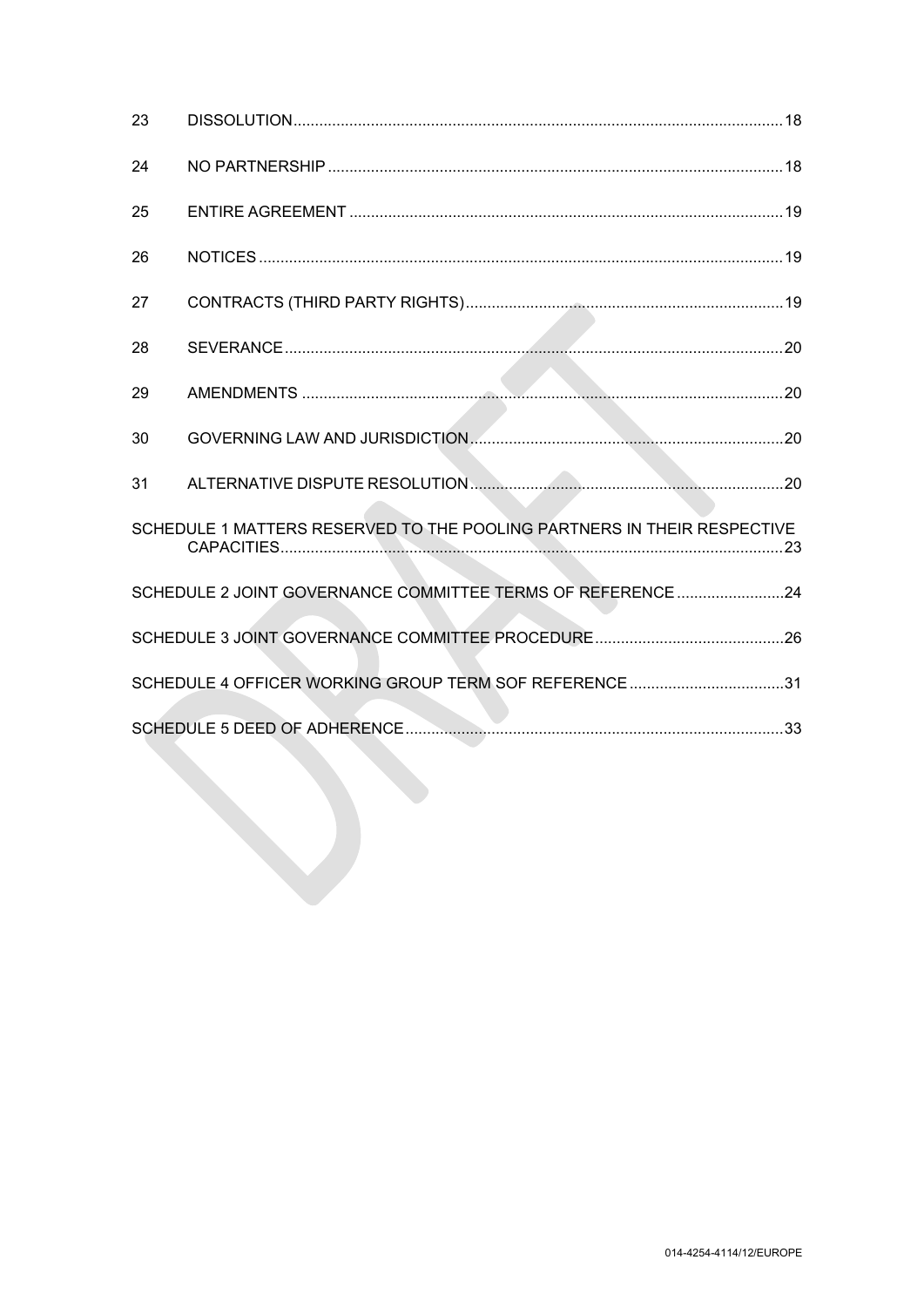#### **BY**

- **(1) TAMESIDE METROPOLITAN BOROUGH COUNCIL** of Guardsman Tony Downes House, 5 Manchester Road, Droylsden, Manchester M43 6SF (**"Tameside"**);
- **(2) CITY OF BRADFORD METROPOLITAN BOROUGH COUNCIL** of Aldermanbury House, 4 Godwin street, Bradford, BD1 2ST (**"Bradford"**); and
- **(3) WIRRAL METROPOLITAN BOROUGH COUNCIL** of Castle Chambers, 43 Castle Street, Liverpool L2 9SH (**"Wirral"**)

(together referred to as the "**Pooling Partners**" and individually asa "**Pooling Partner**")

#### **BACKGROUND**

- (A) The Pooling Partners are all councils responsible for the administration of local government pensions within their areas as set out in the Local Government Act 1972 and the Superannuation Act 1972.
- (B) The Pooling Partners are each required by Regulation 7(1) of the Investment Regulations to have formulated an investment strategy in accordance with Statutory Guidance issued by the Secretary of State for Housing, Communities and Local Government as issued from time to time.
- (C) Regulation 7(2)(d) of the Investment Regulations requires in particular that each LGPS administering authority sets outs its *"approach to pooling investments, including the use of collective investment vehicles and shared services"* in its investment strategy statement.
- (D) Having regard to their obligations under the Investment Regulations, the Pooling Partners have therefore agreed to establish and participate in a formal joint committee, known as the *"Northern LGPS Joint Governance Committee*", pursuant to section 101 and section 102 of the Local Government Act 1972. They have also collaborated in:
	- (i) the joint procurement of Northern Trust as the Pool Custodian;
	- (ii) the creation of Northern LGPS Private Equity Limited Partnership; and
	- (iii) investing alongside each other in GLIL Infrastructure LLP.
- (E) The Pooling Partners intend that the terms of this Agreement shall govern the Northern LGPS Joint Governance Committee by creating arrangements for asset pooling and the sharing of services among the Pooling Partners in order to achieve improved net investment returns.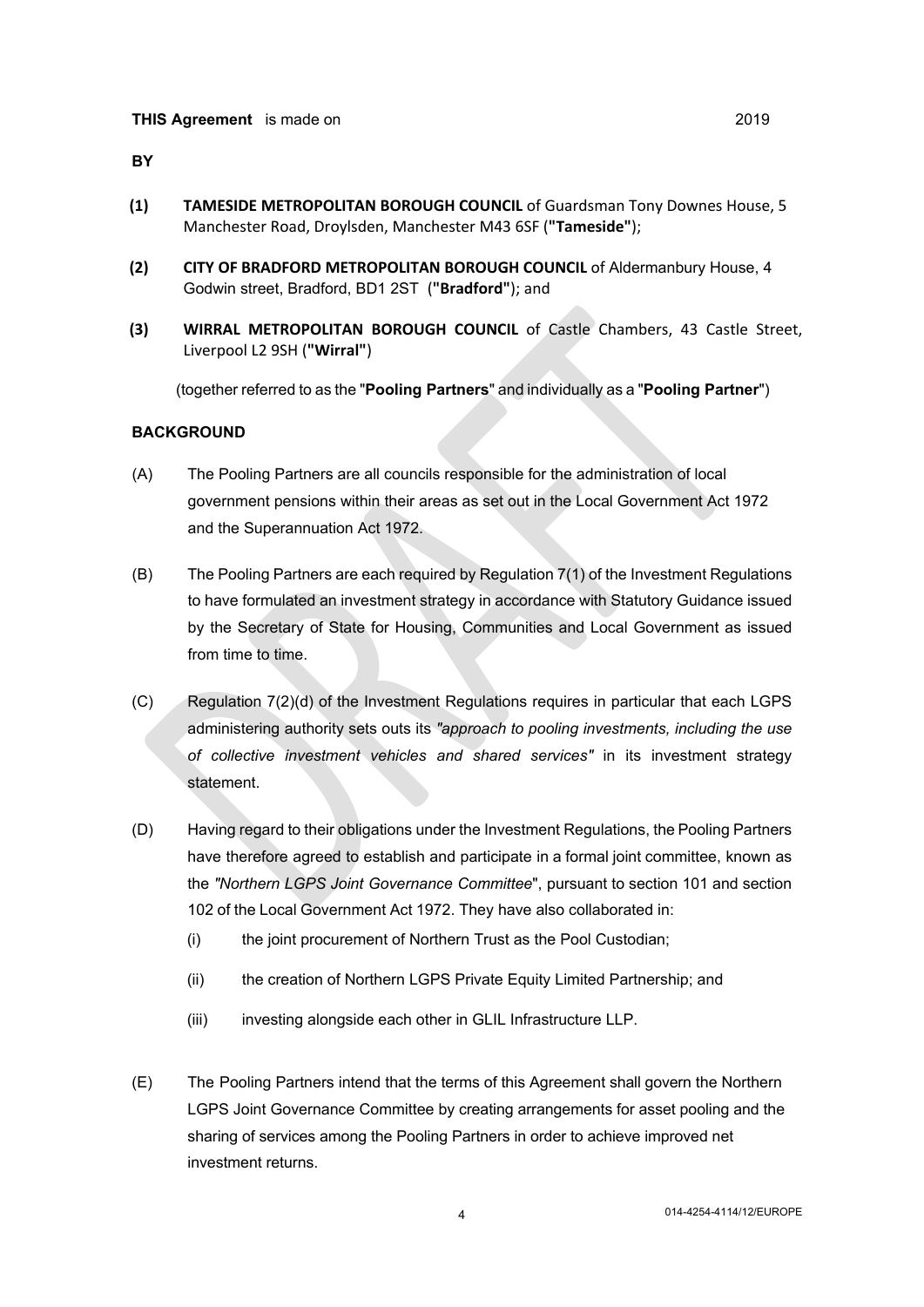- (F) The Agreement gives the Pooling Partners equal rights and status except whether otherwise stated.
- (G) Neither the execution of this Agreement nor the carrying on of activities under it is intended by the Pooling Partners to constitute the carrying on of any "regulated activity" under section 19 of the Financial Services and Markets Act 2000 ("FSMA"). In particular, the Northern LGPS Joint Governance Committee shall not constitute the establishment or operation of a Collective Investment Scheme under s235 of FSMA.

#### **AGREED TERMS**

### <span id="page-4-0"></span>**1 INTERPRETATION**

1.1 The following definitions and rules of interpretation apply in this Agreement.

**Business Day** means a day other than a Saturday, a Sunday or a public holiday in England when banks in London are open for business.

**Chief Executive** means the person appointed by a Pooling Partner from time to time under section 4 of the Local Government and Housing Act 1989.

**CIPFA Guidance** means the guidance published in March 2019 by the Chartered Institute of Public Finance and Accountancy entitled "Preparing the Annual Report: Guidance for Local Government Pension Funds".

**Commencement Date** means [  $\qquad$  | 2019.

**Financial Year** means in the case of the first Financial Year, the period from the Commencement Date to (and including) the following 31 March. For subsequent Financial Years the period between 1 April and 31 March (inclusive) and for the last Financial Year any lesser period necessary.

**Fund** means the fund maintained by each Pooling Partner in respect of the LGPS.

**Host Council** means the Pooling Partner appointed in accordance with clause [6](#page-9-2) and whose duties are described within that clause.

**Investment Regulations** means the Local Government Pension Scheme (Management and Investment of Funds) Regulations 2016 (SI 2016/946).

**Joint Governance Committee** means the joint committee formed by this Agreement.

**LGPS** means the Local Government Pension Scheme established pursuant to regulations made by the Secretary of State in exercise of powers under section 7 and 12 of the Superannuation Act 1972 and the provisions of the PSPA 2013.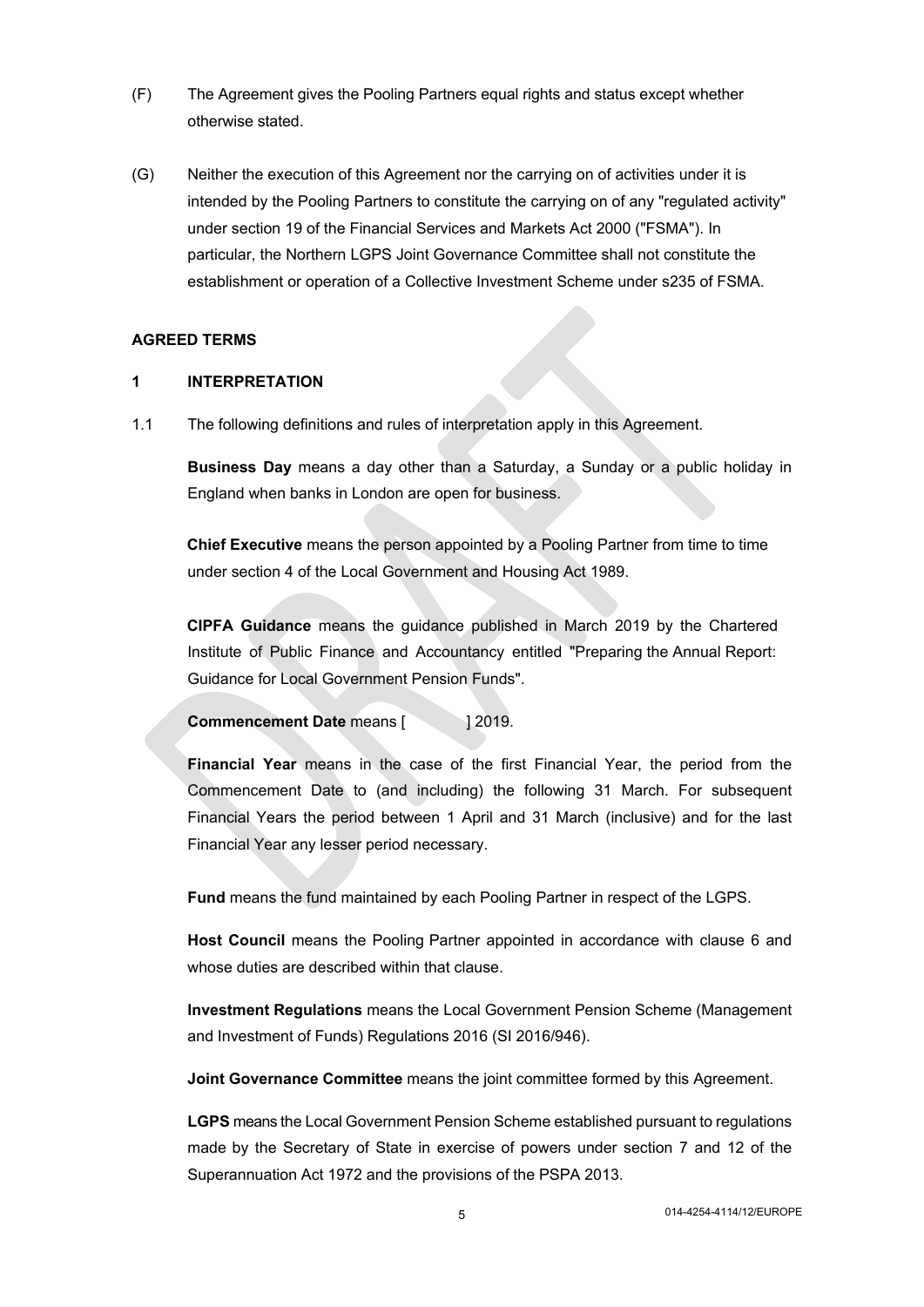**Member** in this Agreement means a member of the Joint Governance Committee appointed in accordance with clause [3.3.](#page-7-3)

**Monitoring Officer** means the person designated by each Pooling Partner for the purposes of section 5 of the Local Government and Housing Act 1989.

**Northern LGPS** means the collaboration by the Pooling Partners in respect of their pooling of investments and use of collective investment vehicles and shared services, including, without limitation, those collaborations mentioned in Recital D to this Agreement.

**Officer Working Group** means the group of officers whose terms of reference are set out in [Schedule](#page-30-0) 4.

**Pension Board** means a local pension board or a joint local pension board within the meaning given to each phrase by regulation 106 of the Local Government Pension Scheme Regulations 2013 (SI 2013/2356) and section 5 of the PSPA 2013.

**Pooling Contribution** means as defined in clause [7.1](#page-9-3).

**Pool Custodian** means the FCA regulated entity appointed to act as 'master record keeper' for all assets of the LGPS funds administered by the Pooling Partners and to provide additional services to the Pooling Partners as set out in the relevant contracts.

**Pooling Partners** means the parties to this Agreement and any other administering authorities within the LGPS who become parties to this Agreement after the Commencement Date. Unless the context otherwise specifies references to an action or decision to be taken by a Pooling Partner shall be construed by reference to its pensions committee or equivalent body, and shall not refer to the Members of the Joint Governance Committee representing it under this Agreement.

**PSPA 2013** means the Public Service Pensions Act 2013.

**S151 officer** means the person appointed by each Pooling Partner for the purposes of section 151 of the Local Government Act 1972.

**Secretary of State** means the Ministry of Housing, Communities and Local Government or such replacement department which has responsibility for the LGPS.

**Shared Objectives** has the meaning given by clause [4.](#page-7-4)

**Statutory Guidance** means the *"Local Government Pension Scheme: Investment Reform Criteria and Guidance"* ("**November 2015 Guidance**") and the *"Local Government Pension Scheme: Guidance on Preparing and Maintaining an Investment Strategy Statement",* issued in September 2016 but as amended in July 2017 (**"July 2017**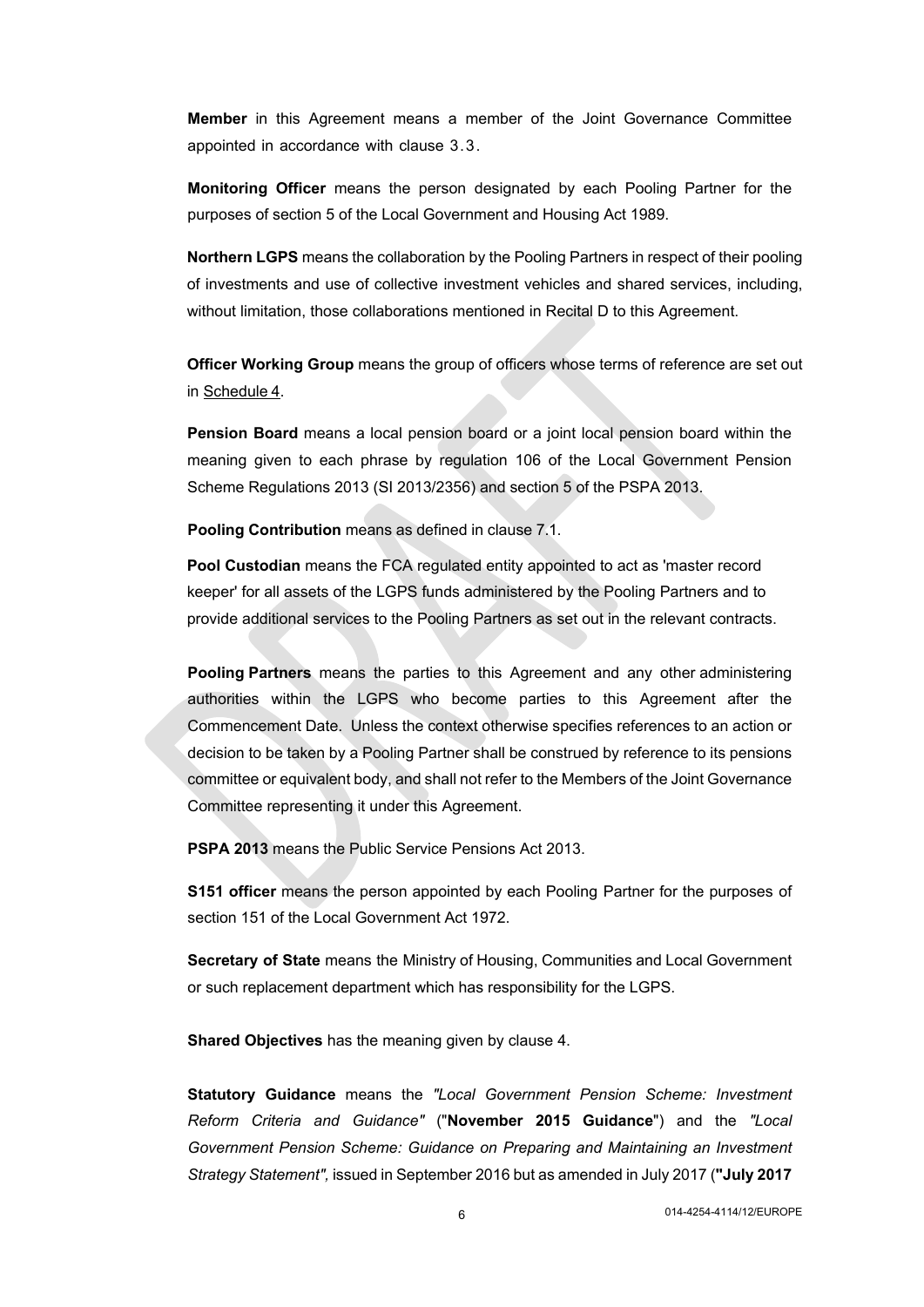**Guidance"**), both as amended from time to time**.**

**Terms of Reference** means the governing framework concerning the functions and operations of the Joint Governance Committee as set out in [Schedule](#page-25-0) 3.

- 1.2 Clause, schedule and paragraph headings shall not affect the interpretation of this agreement.
- 1.3 A **person** includes a natural person, corporate or unincorporated body (whether or not having a separate legal personality).
- 1.4 The schedules form part of this agreement and shall have effect as if set out in full in the body of this agreement. Any reference to this agreement includes the schedules.
- 1.5 A reference to a **company** shall include any company, corporation or other body corporate, wherever and however incorporated or established.
- 1.6 Unless the context otherwise requires, words in the singular include the plural and in the plural include the singular.
- 1.7 Unless the context otherwise requires, a reference to one gender shall include a reference to the other genders.
- 1.8 A reference to a statute or statutory provision is a reference to it as amended, extended or re-enacted from time to time and includes any subordinate legislation made from time to time under it.
- 1.9 A reference to **writing** or **written** includes faxes and email.
- 1.10 Documents in **agreed form** are documents in the form agreed by the parties and initialed by them or on their behalf for identification.
- 1.11 References to clauses and schedules are to the clauses and schedules of this Agreement; references to paragraphs are to paragraphs of the relevant schedule.
- 1.12 Any words following the terms **include**, **including**, **in particular** or **for example** or any similar expression shall be construed as illustrative and shall not limit the sense of the words, description, definition, phrase or term preceding them.
- 1.13 Any obligation in this agreement on a person not to do something includes an obligation not to agree or allow that thing to be done.
- 1.14 Any reference to the title of an officer or any of the Pooling Partners shall include any person holding such office from time to time by the same or any title substituted thereafter or such other officer of the relevant Pooling Partner as that Pooling Partner may from time to time appoint to carry out the duties of the officer referred to.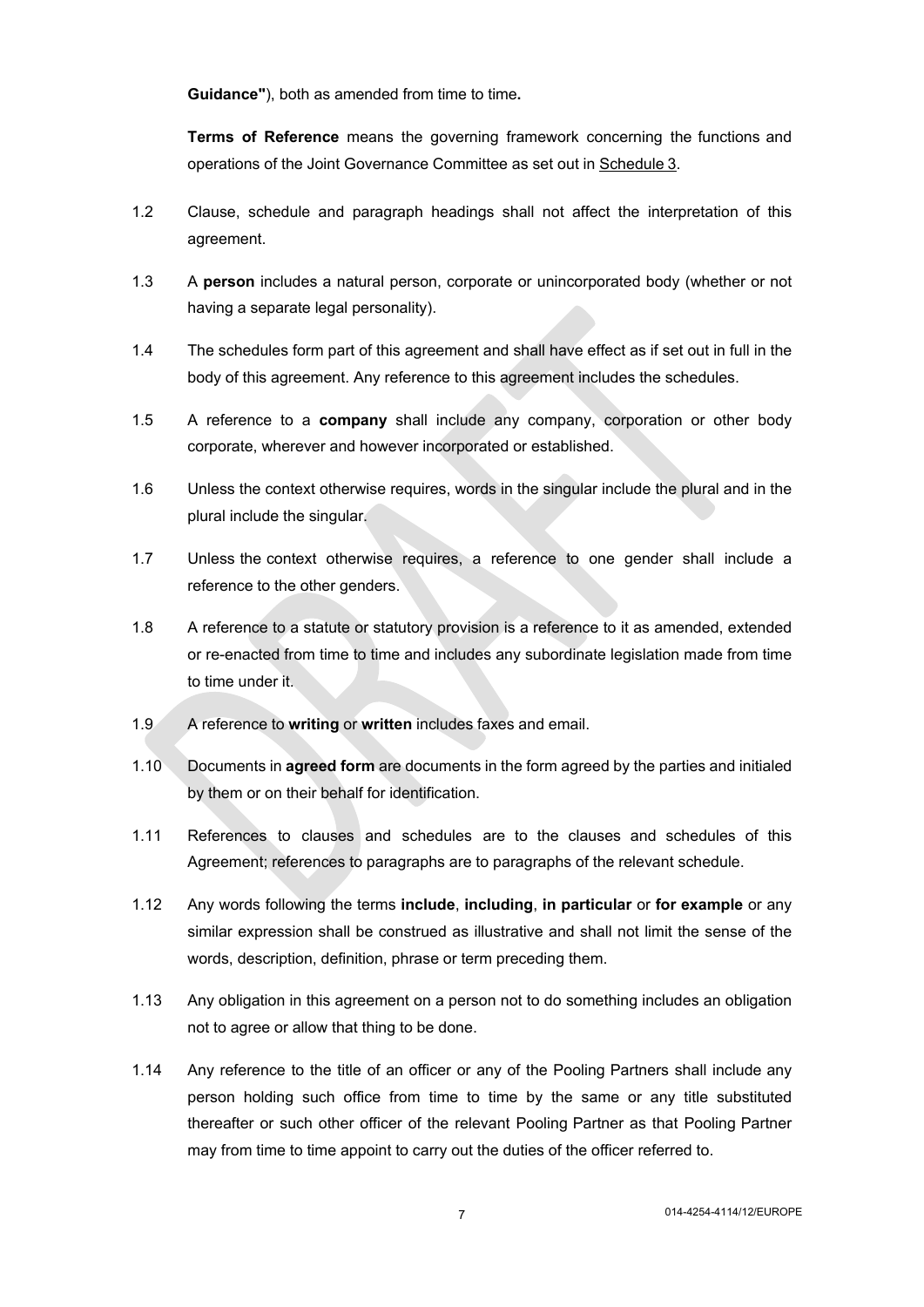## <span id="page-7-0"></span>**2 COMMENCEMENT AND TERM**

- 2.1 This Agreement shall commence on the Commencement Date and shall continue until the earlier of the following:
	- (a) all of the Pooling Partners agree in writing to its termination; or
	- (b) there is only one remaining Constituent Authority who has not exited this Agreement in accordance with clauses [19](#page-14-2) or [20](#page-15-1).

# <span id="page-7-1"></span>**3 FORMATION OF THE JOINT GOVERNANCE COMMITTEE**

- 3.1 The Pooling Partners by this Agreement hereby form the Joint Governance Committee pursuant to section 101(5) and 102(1) of the Local Government Act 1972 for the purposes of overseeing and reporting on the performance of the Northern LGPS. The Joint Governance Committee shall not be responsible for formulating or revising the investment strategy described by regulation 7 of the Investment Regulations in respect of each or any of the Pooling Partners.
- 3.2 Meetings of the Joint Governance Committee are subject to the provisions of the Local Government Act 1972 including the provisions on access to information and meetings held in public.
- <span id="page-7-6"></span><span id="page-7-3"></span>3.3 Unless agreed otherwise, the membership of the Joint Governance Committee shall be as set out in Schedule 3.
- <span id="page-7-7"></span>3.4 The Joint Governance Committee shall undertake its role and act in accordance with the Terms of Reference set out in [Schedule](#page-24-0) 2 and shall seek and have regard to the advice of officers and any professional advisors appointed in carrying out its functions under this Agreement.
- 3.5 Every meeting shall be governed by the procedure and requirements set out in Schedule 3.
- <span id="page-7-5"></span>3.6 A programme of training will be provided to Members having regard to CIPFA Guidance and the training provided to Members in their roles on their respective Pooling Partner pension committees. Any failure to undertake the required training shall be a matter for consideration by the Joint Governance Committee.

## <span id="page-7-4"></span><span id="page-7-2"></span>**4 SHARED OBJECTIVES**

- 4.1 The Shared Objectives of the Joint Governance Committee are to:
	- (a) improve the risk-adjusted net investment returns of the Funds of the Pooling Partners;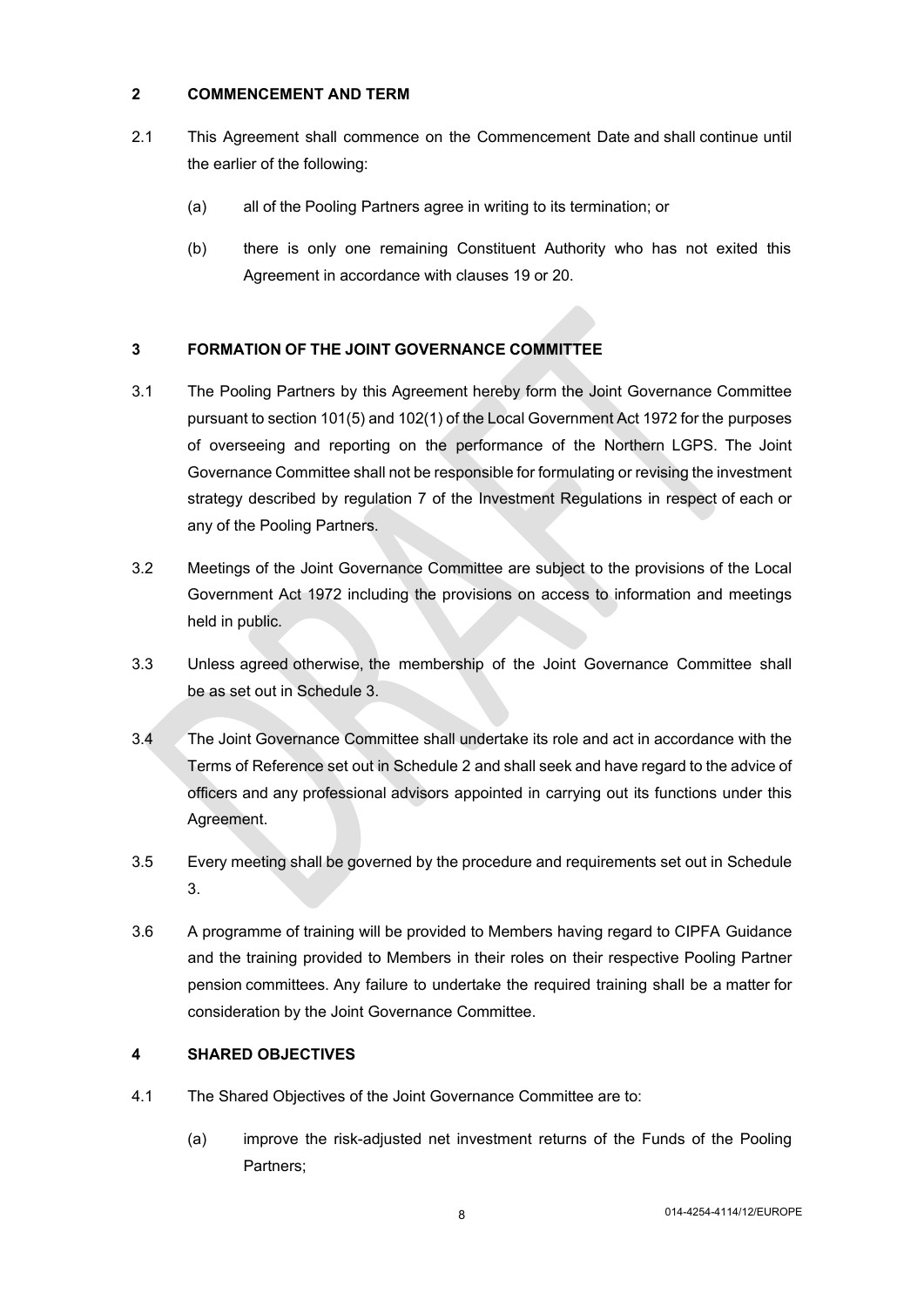- (b) enhance stakeholder engagement activities;
- (c) facilitate increased investment in UK infrastructure;
- (d) assist the Pooling Partners in ensuring continued compliance with the Investment Regulations and Statutory Guidance.
- 4.2 The Shared Objectives will be reviewed by the Joint Governance Committee and the Pooling Partners annually. Where any revisions are agreed by the Joint Governance Committee the revised Shared Objectives shall be sent to all Pooling Partners for their approval.

## <span id="page-8-0"></span>**5 HOST COUNCIL**

- 5.1 The Pooling Partners have agreed, with effect from the Commencement Date, that Tameside will be the Host Council for the Northern LGPS acting on behalf of itself and the Pooling Partners and Tameside agrees to act in that capacity subject to the terms of this Agreement. For the avoidance of doubt, the role of Host Council, unless otherwise agreed by the Joint Governance Committee, includes:
	- (a) being the point of contact for the Northern LGPS;
	- (b) providing such administrative resources and facilities that may be necessary for the Northern LGPS, preparing an annual budget for the operation of the Joint Governance Committee, holding all Pooling Contributions and paying expenses and costs of the Joint Governance Committee (as agreed with the other Pooling Partners in advance of expenditure being incurred);
	- (c) providing such governance and administrative services that may be necessary for the purpose of supporting the Northern LGPS including arranging and clerking of meetings;
	- (d) providing training for Members to support their role on the Joint Governance Committee in line with the training programme and in accordance with clause [3.6;](#page-7-5)
	- (e) entering into contracts for supplies and services as required for the purposes of the Northern LGPS.
- 5.2 Save and except where otherwise required by law, all staff employed by the Host Council who are engaged in providing services under this Agreement shall be employed on the Host Council's relevant terms and conditions of employment and related staff policies including salary structures.
- 5.3 A replacement Host Council may be appointed by a majority decision of the Pooling Partners provided that the replacement Host Council agrees.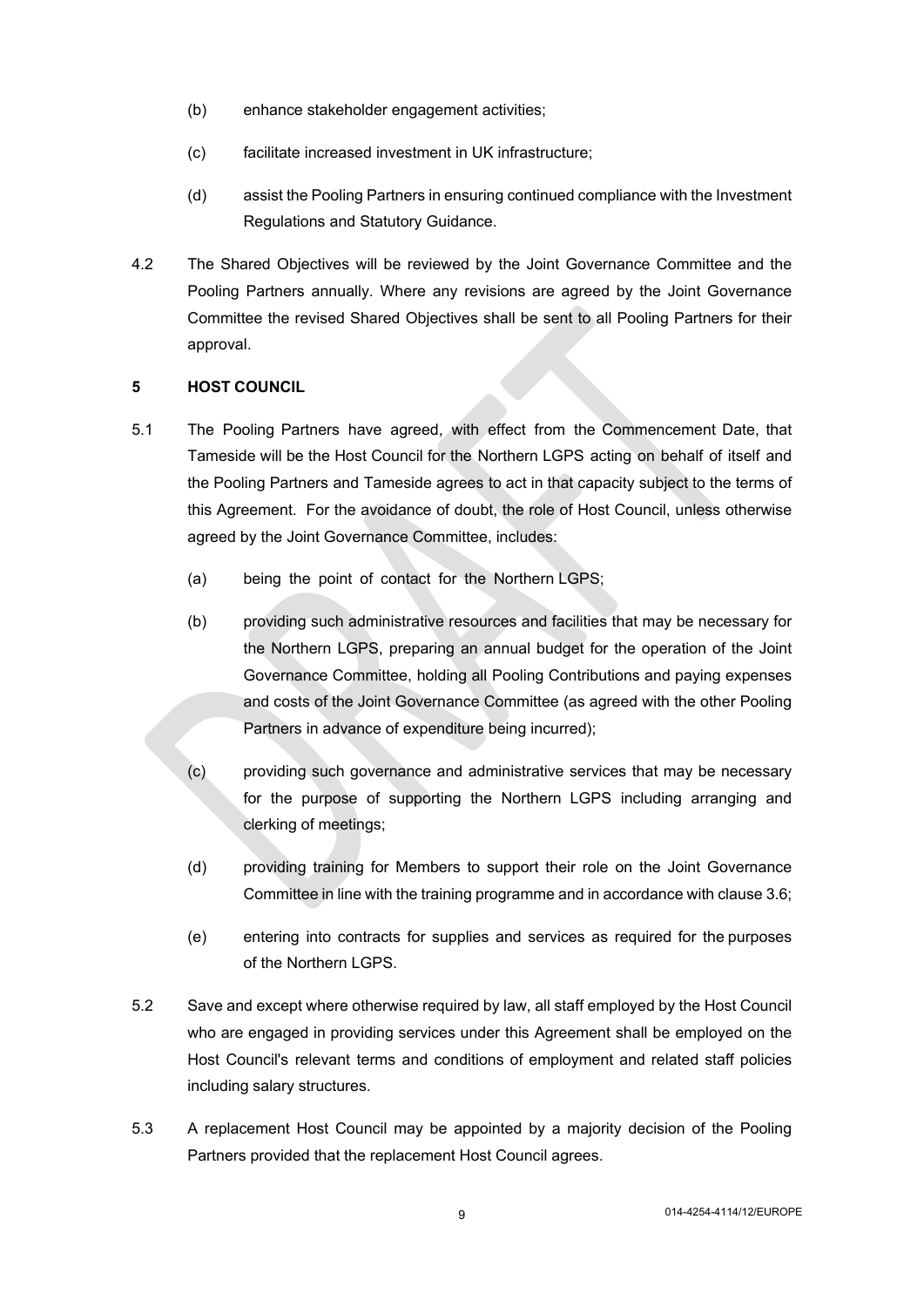5.4 If the Host Council withdraws from the Northern LGPS pursuant to clause [16](#page-12-3) (Voluntary Exit) or clause [17](#page-13-1) [\(](#page-13-1)Compulsory Exit) then a replacement Host Council will be appointed by unanimous decision of the remaining Pooling Partners. The withdrawing Host Council will not have the right to vote in regard to any such appointment.

#### <span id="page-9-2"></span><span id="page-9-0"></span>**6 INDEMNITIES**

- 6.1 The Host Council shall be indemnified by the other Pooling Partners from and against all liabilities, costs, expenses, damages and losses (including but not limited to any direct, indirect or consequential loss, loss of profit, loss of reputation and all interest, penalties and legal costs (calculated on a full indemnity basis) and all other reasonable costs and expenses) arising from the performance of its functions authorised pursuant to clause 5, save in the case of its willful default or fraud but shall bear its proportionate share of all such liabilities as a Pooling Partner.
- 6.2 Any Pooling Partner who is in material breach of any of the provisions of this Agreement (having failed to remedy such breach after having received notice thereof) shall indemnify the other Pooling Partners from and against all liabilities, costs, expenses, damages and losses, (including but not limited to any direct, indirect or consequential loss, loss of profit, loss of reputation and all interest, penalties and legal costs (calculated on a full indemnity basis) and all other reasonable costs and expenses) resulting from that breach, without prejudice to any other right or remedy of the other Pooling Partners howsoever arising.

## <span id="page-9-1"></span>**7 COMMITMENT OF THE POOLING PARTNERS AND COSTS**

- <span id="page-9-3"></span>7.1 Subject to clause [7.2,](#page-9-4) the Pooling Partners agree to pay an equal share of all costs ("**Pooling Contributions**") of services procured by the Host Council on behalf of the Joint Governance Committee in relation to the governance, procurement and administration requirements of the Northern LGPS.
- <span id="page-9-4"></span>7.2 Unless otherwise agreed, the Pooling Partners shall meet the costs of ad hoc projects to which they are a party rateably, so that if a Pooling Partner is not a party to a project it shall bear none of the costs incurred.
- 7.3 The Pooling Partners agree to pay the Pooling Contributions to the Host Council on such dates, and at such frequency, as is agreed or otherwise annually as demanded.
- 7.4 Any charges incurred in respect of investment management (whether internal or external), investment advice or custodian services provided to the Pooling Partners individually shall be attributed to each Pooling Partner by reference to the assets under management of that Pooling Partner or such other contractual arrangement in place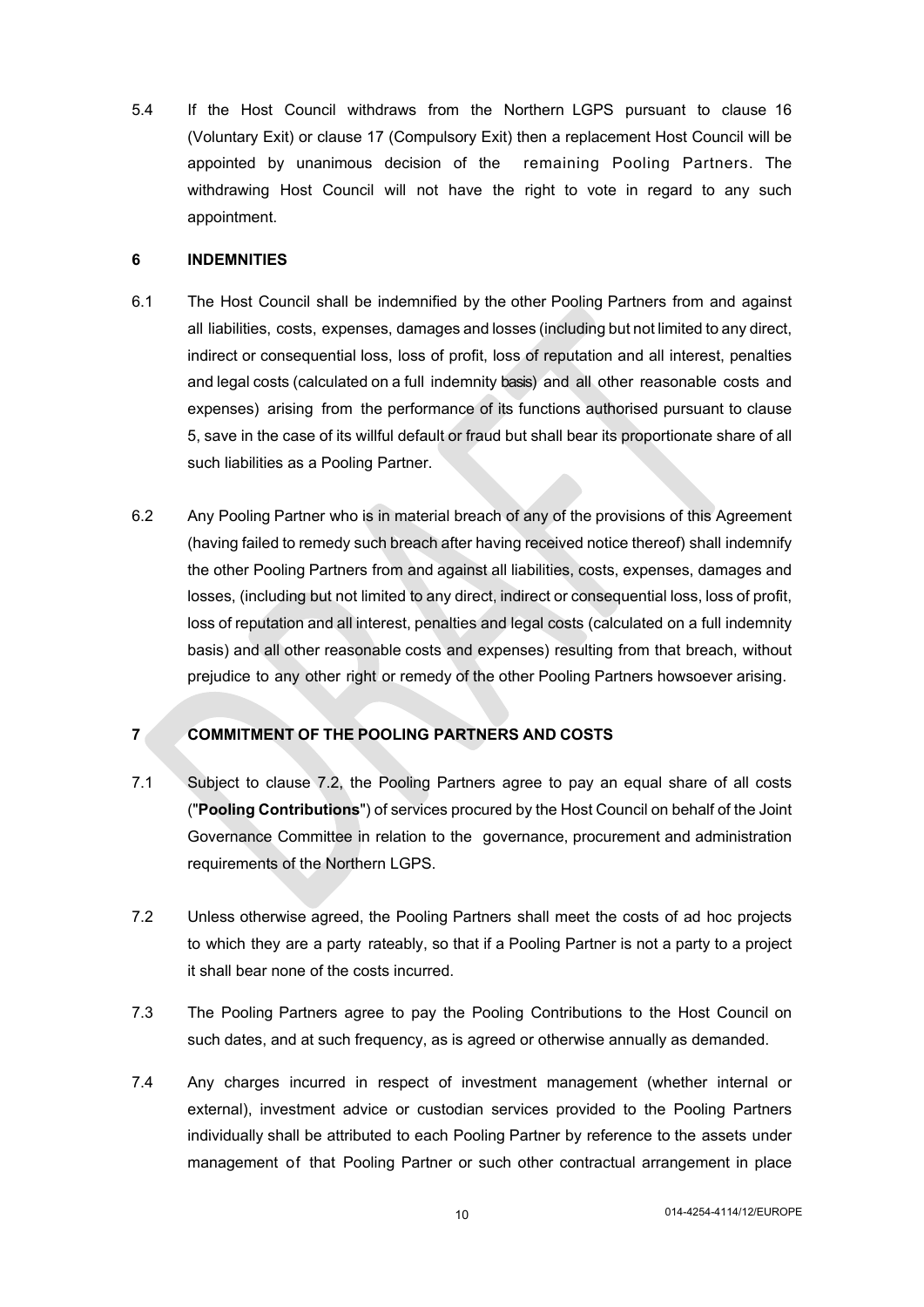<span id="page-10-0"></span>between the Pooling Partner and the relevant third party.

#### **8 ACCOUNTS**

8.1 The Host Council shall keep proper books of account and shall be responsible for ensuring that full and proper entries of all receipts and payments are promptly recorded in them. The books of account shall be kept at the premises of the Host Council and be made available for inspection by all of the Pooling Partners (who may also take copies). The Host Council shall make available on reasonable request such information as is required by any Pooling Partner to prepare its own accounts or respond to any internal or external audit.

#### <span id="page-10-1"></span>**9 INTELLECTUALPROPERTY**

9.1 The Pooling Parties agree that any intellectual property developed by any Pooling Partner for the purposes of the Northern LGPS shall be the collective property of the Pooling Partners.

#### <span id="page-10-2"></span>**10 REPORTS**

- 10.1 As periodically requested by the Joint Governance Committee, the Host Council shall procure that the Pool Custodian will provide to the Joint Governance Committee consolidated reports of the assets of the Funds administered by the Pooling Partners.
- 10.2 To ensure that the Pooling Partners are kept up-to-date with the performance of the Northern LGPS, the Joint Governance Committee shall provide all reports and minutes of its meetings to the Pooling Partners' pensions committees or equivalent.

### <span id="page-10-3"></span>**11 INSURANCE**

11.1 Where the operation of the Northern LGPS is not covered by any existing insurance of the Pooling Partners and the Joint Governance Committee so requests, the Host Council shall effect and at all times keep in force (for the benefit of the Members of the Joint Governance Committee) such policies of insurance for such amounts as it shall decide. Such policies shall be maintained at the expense of the Pooling Partners and shall be an administration cost of the Northern LGPS for the purposes of clause [7.1.](#page-9-3)

## <span id="page-10-4"></span>**12 DUTIES AND POWERS**

- 12.1 Each Pooling Partner shall at all times:
	- (a) use its reasonable skills and endeavours to promote the Northern LGPS for the benefit of the Pooling Partners, and conduct itself in a proper and responsible manner;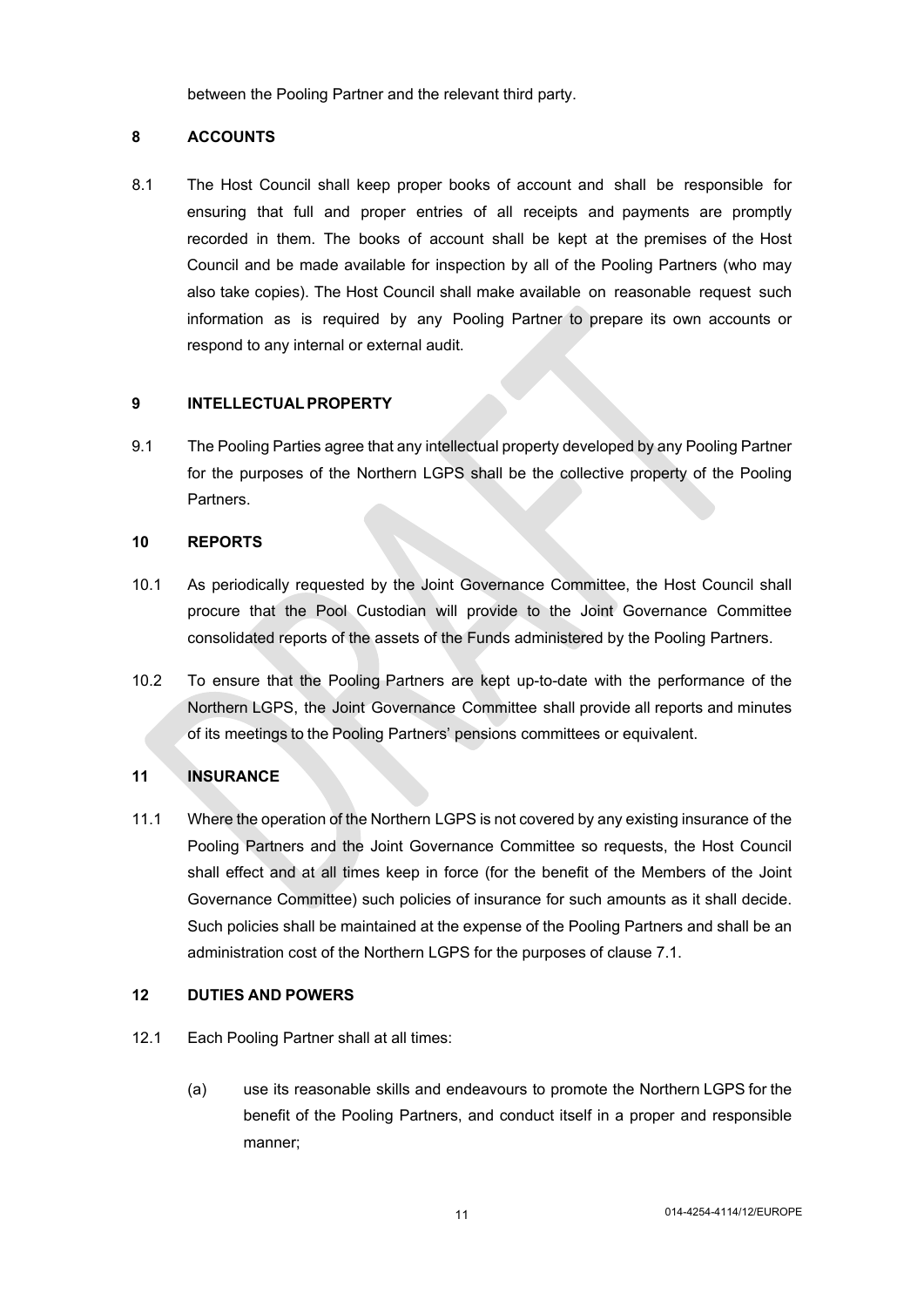- (b) devote such time and attention as the Pooling Partners may decide in writing to be necessary and appropriate to the Northern LGPS;
- (c) comply with all legislation, regulations, professional standards and other provisions as may govern the conduct of the Northern LGPS, or be determined by the Pooling Partners as standards to be voluntarily applied to the Northern LGPS;
- (d) show the utmost good faith to the other Pooling Partners in all transactions relating to the Northern LGPS and give them a true account of, and full information about, all things affecting the Northern LGPS;
- (e) inform the other Pooling Partners without delay on becoming party to any legal proceedings in connection with the Northern LGPS;
- (f) not do or fail to do anything which shall bring any of the other Pooling Partners, or itself, into disrepute;
- (g) obtain all necessary consents sufficient to carry on its duties to the Northern LGPS.
- 12.2 No action which would otherwise be a breach of this clause shall constitute a breach where the Pooling Partner was required to carry out that action in compliance with a statutory duty or order of any court, tribunal or ombudsman.

### <span id="page-11-0"></span>**13 DELEGATION**

- 13.1 Each Pooling Partner hereby confirms that, prior to the commencement of the Northern LGPS it has put in place (and shall keep in place for the term of this Agreement) such authorisations as are required within its internal governance arrangements to:
	- (a) delegate the making of the decisions set out in this Agreement to the Joint Governance Committee; and
	- (b) delegate any other matter which is required to comply with the obligations of the Northern LGPS, including delegations to its own officers.
- 13.2 The Pooling Partners shall review and where necessary amend their delegations throughout the duration of the Northern LGPS to ensure that they can comply with the provisions of this Agreement.
- 13.3 The Host Council may appoint contractors or agents to undertake tasks, advise on or support the implementation of its functions on behalf of the Joint Governance Committee.
- 13.4 For the avoidance of doubt, strategic asset allocation will be set by each of the Pooling Partners, but the selection of individual investments and investment managers shall only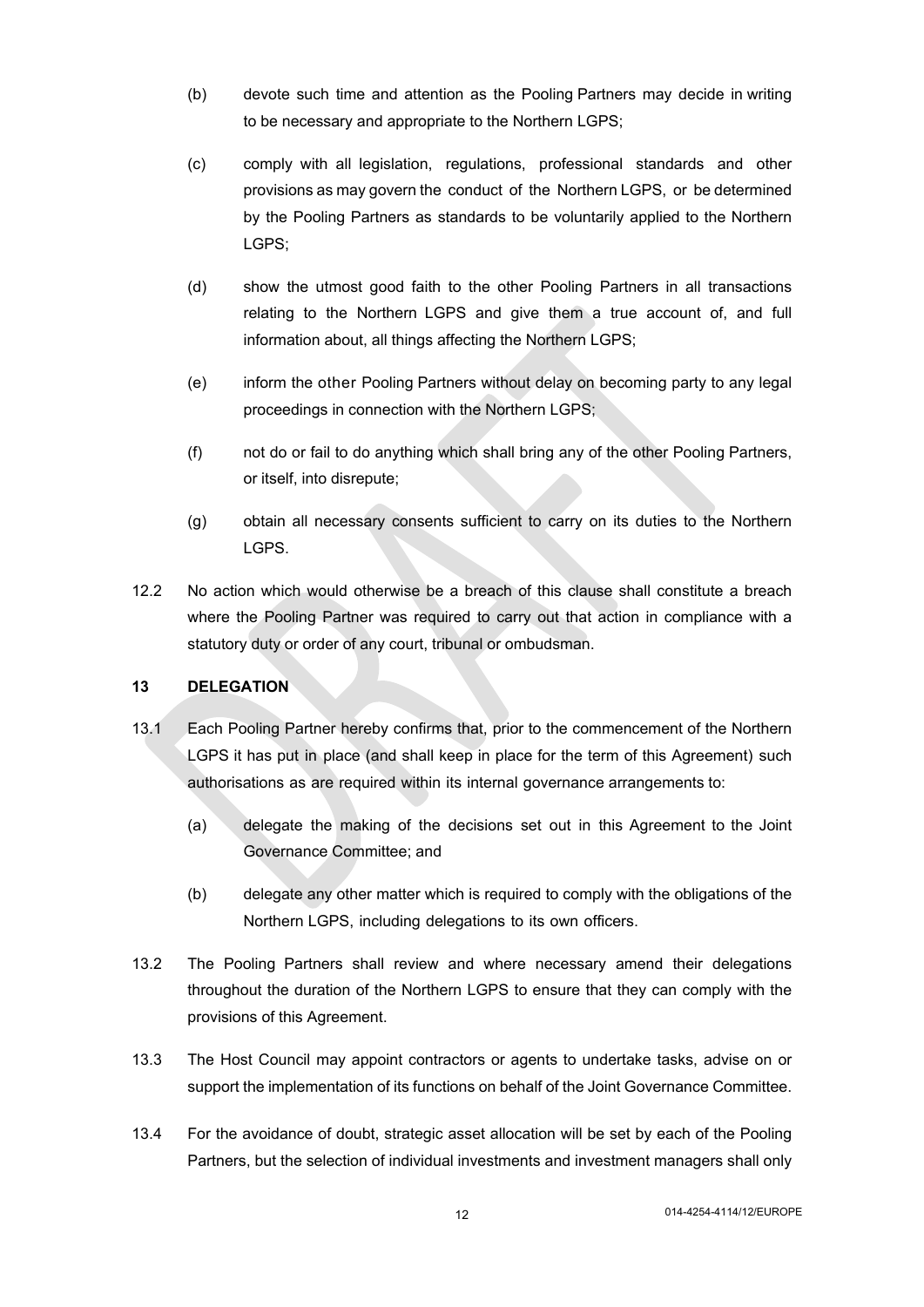<span id="page-12-0"></span>carried out by appropriately qualified and experienced officers employed by the Pooling Partners, operating under the legal framework of specialist investment vehicles where appropriate or as more fully set out in Schedule 4.

### **14 OBLIGATIONS ON POOLING PARTNERS**

14.1 Without prejudice to the terms of this Agreement, each of the Pooling Partners commits to the implementation of the Northern LGPS within the appropriate legal framework and to use their reasonable endeavours to ensure the success of the Northern LGPS.

### <span id="page-12-1"></span>**15 POLICIES AND PROCEDURES**

15.1 The Host Council shall prepare any necessary policies and procedures which the Joint Governance Committee decides are appropriate, in accordance with applicable law and regulation, competent authority, and CIPFA Guidance, and having had regard to applicable guidance specific to local government management of funds or accounting and auditing requirements.

## <span id="page-12-3"></span><span id="page-12-2"></span>**16 VOLUNTARY EXIT**

- <span id="page-12-4"></span>16.1 Any Pooling Partner (the "**VE Authority**") may exit from the Northern LGPS by giving not less than 12 (twelve) months' written notice to the Host Council of its intention to exit the Northern LGPS and the date of expiry of that notice is the 31 March which next falls after or is coincident with the end of the 12 (twelve) month notice period provided that the Pooling Partners may agree with the VE Authority that a different notice period applies (the "**Exit Date**").
- 16.2 A VE Authority may exit the Northern LGPS and be released from its obligations under this Agreement (other than clause [18](#page-14-3)) provided that:
	- (a) it has satisfied all of its obligations up to the Exit Date;
	- (b) it has satisfied its share of the costs and expenses up to the Exit Date, as well as any necessary costs and expenses to facilitate the exit whether or not incurred after the Exit Date;
	- (c) it redeems or transitions (subject to liquidity constraints and meeting relevant contractual requirements) its investments from the investment arrangements put in place under the Northern LGPS as agreed appropriate by the Joint Governance Committee;
	- (d) its representatives on the Joint Governance Committee resign on or before the Exit Date.
- 16.3 With effect from the date of the notice given by the VE Authority pursuant to clause [16.1](#page-12-4)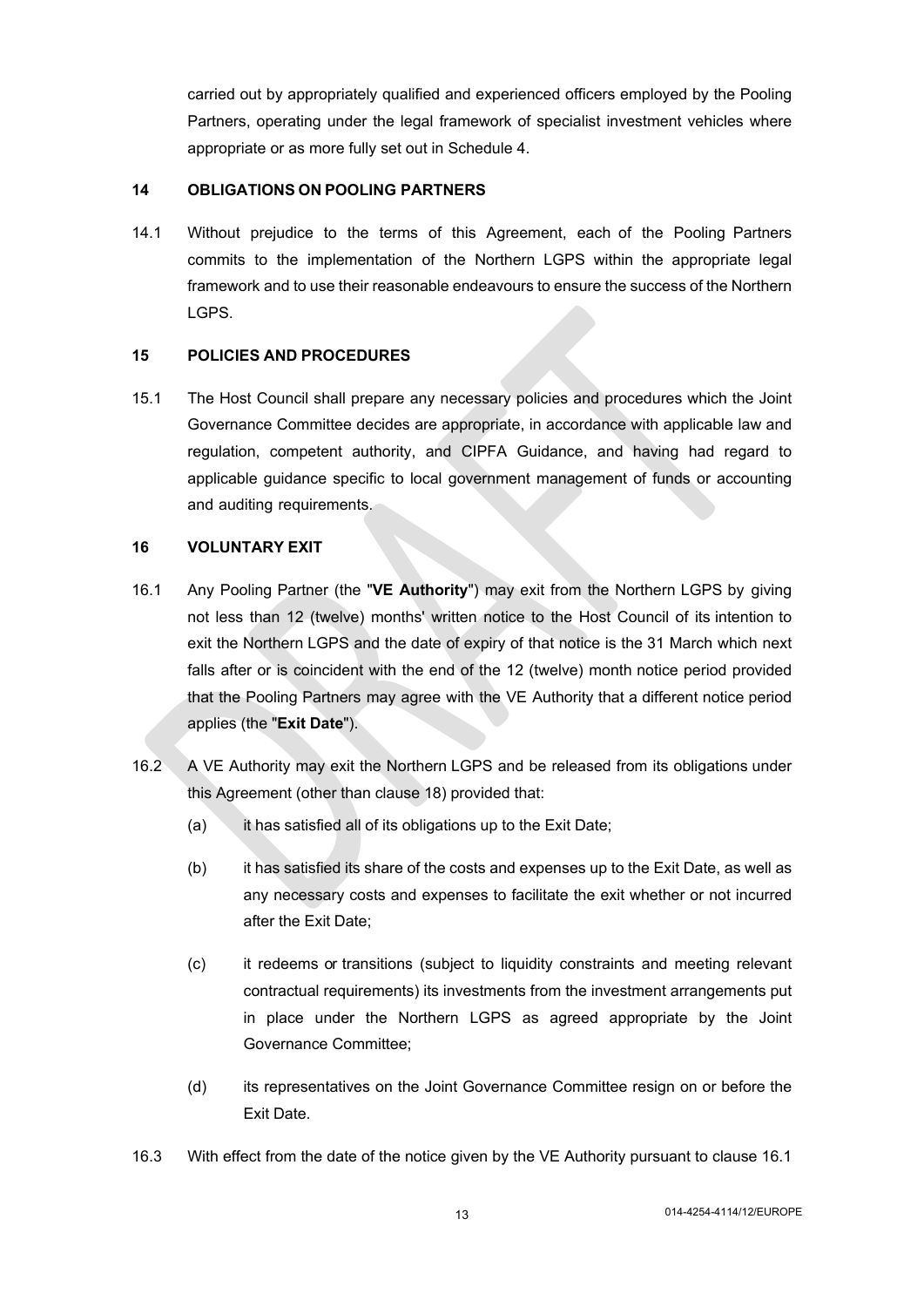the Members nominated by the VE Authority for the purposes of clause [3.3](#page-7-3) shall cease to have any voting rights for the purposes of the Joint Governance Committee and the VE Authority shall cease to be a Pooling Partner.

16.4 For the avoidance of doubt, the VE Authority shall remain liable to make the Pooling Contributions that become due prior to the Exit Date.

### <span id="page-13-1"></span><span id="page-13-0"></span>**17 COMPULSORY EXIT**

- <span id="page-13-2"></span>17.1 The Pooling Partners (other than the CE Authority) may by majority decision compulsorily require any Pooling Partner (the "**CE Authority**") to leave the Northern LGPS, by the Host Council (or in the case of the Host Council being the CE Authority, any other Pooling Partner), giving the CE Authority written notice if the CE Authority:
	- (a) commits any serious breach or persistent breaches of this Agreement;
	- (b) fails to pay any money owing by it to the Host Council within 28 (twenty-eight) days of a written request for payment from the Host Council;
	- (c) fails to account for, or pay over or refund any money received and belonging to the Pooling Partners within 28 (twenty-eight) days after being so required by notice from the Host Council;
	- (d) wilfully neglects, refuses or omits to perform its duties, obligations and responsibilities under this Agreement; or
	- (e) is guilty of conduct which, in the reasonable opinion of the other Pooling Partners, is likely to have a serious adverse effect on the Northern LGPS;

provided that in each case the CE Authority is first given 28 days following receipt of the written notice to remedy the breach or issue described in paragraphs (a) to (e) and the CE Authority has failed to remedy such breach or issue or to take reasonable steps to do so.

- 17.2 The effective date of the CE Authority being required to leave the Northern LGPS is the 31 March which next falls after or is coincident with the period of 12 (twelve) months after the notice given in clause [17.1](#page-13-2) above provided that the other Pooling Partners may notify the CE Authority that a different notice period applies (the "**Compulsory Exit Date**").
- 17.3 The CE Authority shall exit the Northern LGPS from the Compulsory Exit Date and must have, prior to the Compulsory Exit Date:
	- (a) satisfied all of its obligations up to the Compulsory Exit Date;
	- (b) satisfied its share of the costs and expenses up to the Compulsory Exit Date, as well as any necessary costs and expenses to facilitate the exit whether or not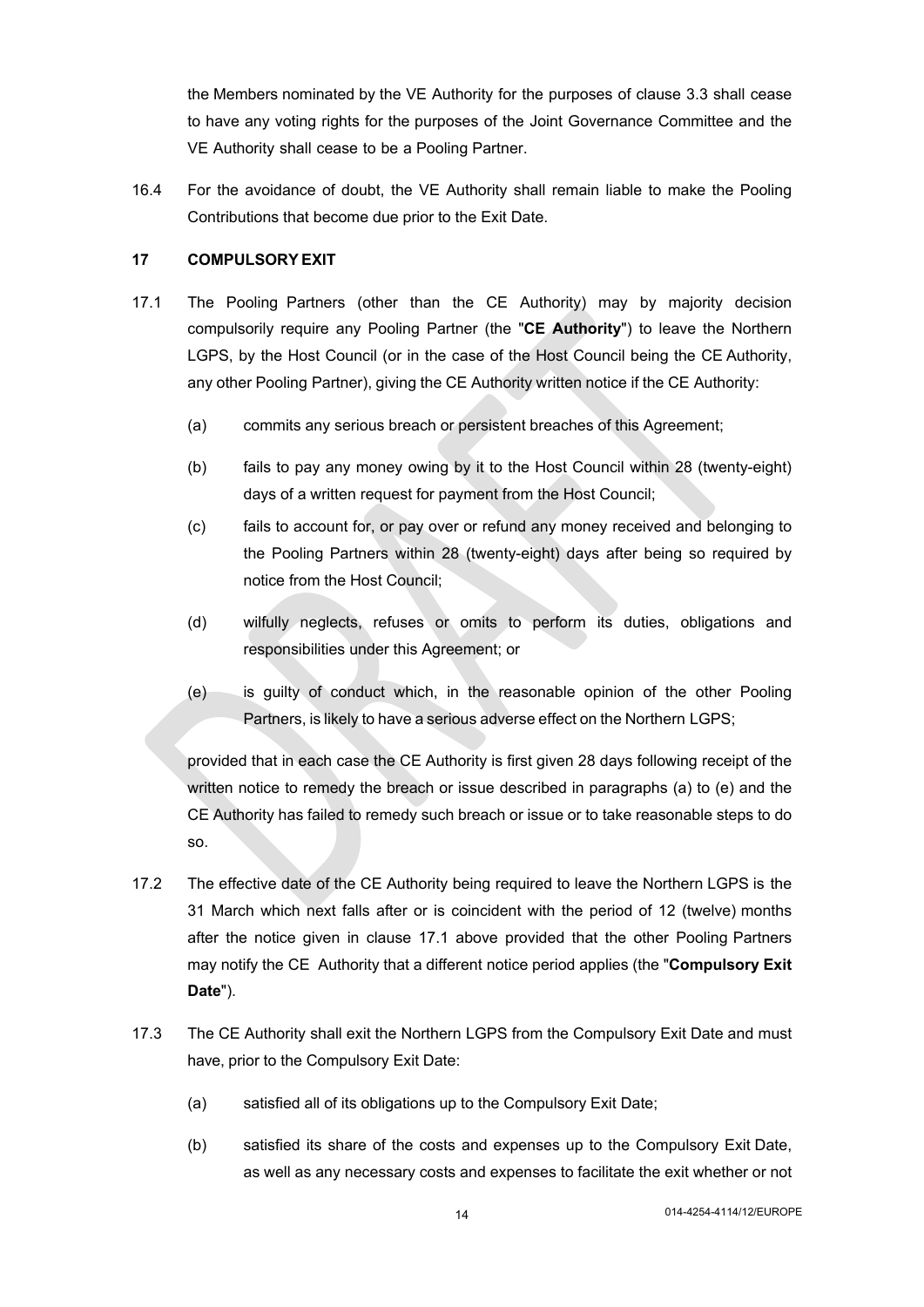incurred after the Compulsory Exit Date;

- (c) redeemed or transitioned (subject to liquidity constraints and meeting relevant contractual requirements) its investments from the Northern LGPS investment arrangements as agreed to be appropriate by the Joint Governance Committee;
- (d) ensured that its representatives on the Joint Governance Committee have resigned on or before the Compulsory Exit Date.
- 17.4 With effect from the date of the notice given by the Host Council to the CE Authority pursuant to clause [17.1](#page-13-2) [t](#page-13-2)he Member (and any nominated deputy for the purposes of clause [3.4](#page-7-7)) nominated by the CE Authority for the purposes of clause [3.3](#page-7-3) shall cease to have any voting rights for the purposes of the Joint Governance Committee and shall cease to be a Pooling Partner.
- 17.5 For the avoidance of doubt, the CE Authority shall remain liable to make the Pooling Contributions that become due prior to the Compulsory Exit Date and liable to the continuing liability provisions of clauses [6](#page-9-2) and [18.1](#page-14-4).

### <span id="page-14-3"></span>**18 FURTHER PROVISIONS RELATING TO A VE AUTHORITY OR A CE AUTHORITY**

#### <span id="page-14-0"></span>**Continuing liability**

<span id="page-14-4"></span>18.1 Where any Pooling Partner exits from this Agreement in accordance with clause [16](#page-12-3) or [17](#page-13-1) it shall remain liable to the extent it would have been were it still party to this Agreement for any acts, omissions, costs and expenses arising from acts taken or decisions made during the period in which that Pooling Partner was a party to this Agreement.

## <span id="page-14-2"></span><span id="page-14-1"></span>**19 NEW POOLING PARTNER**

- 19.1 The Pooling Partners shall consider applications from other administering authorities of funds within the LGPS to join the Northern LGPS (a "New Member Application").
- 19.2 A New Member Application will be considered on the merits of its business case and the conditions which the Pooling Partners consider appropriate from time to time.
- 19.3 A New Member Application will only be approved by the Pooling Partners at their absolute discretion and, subject to regulation 8 of the Investment Regulations, there shall be no obligation under the terms of this Agreement for a New Member Application to be accepted.
- 19.4 Any Pooling Partner who enters into this Agreement after the Commencement Date shall only have liability for any acts, omissions, costs and expenses arising from acts taken or decisions made from the date of its admission to the Northern LGPS.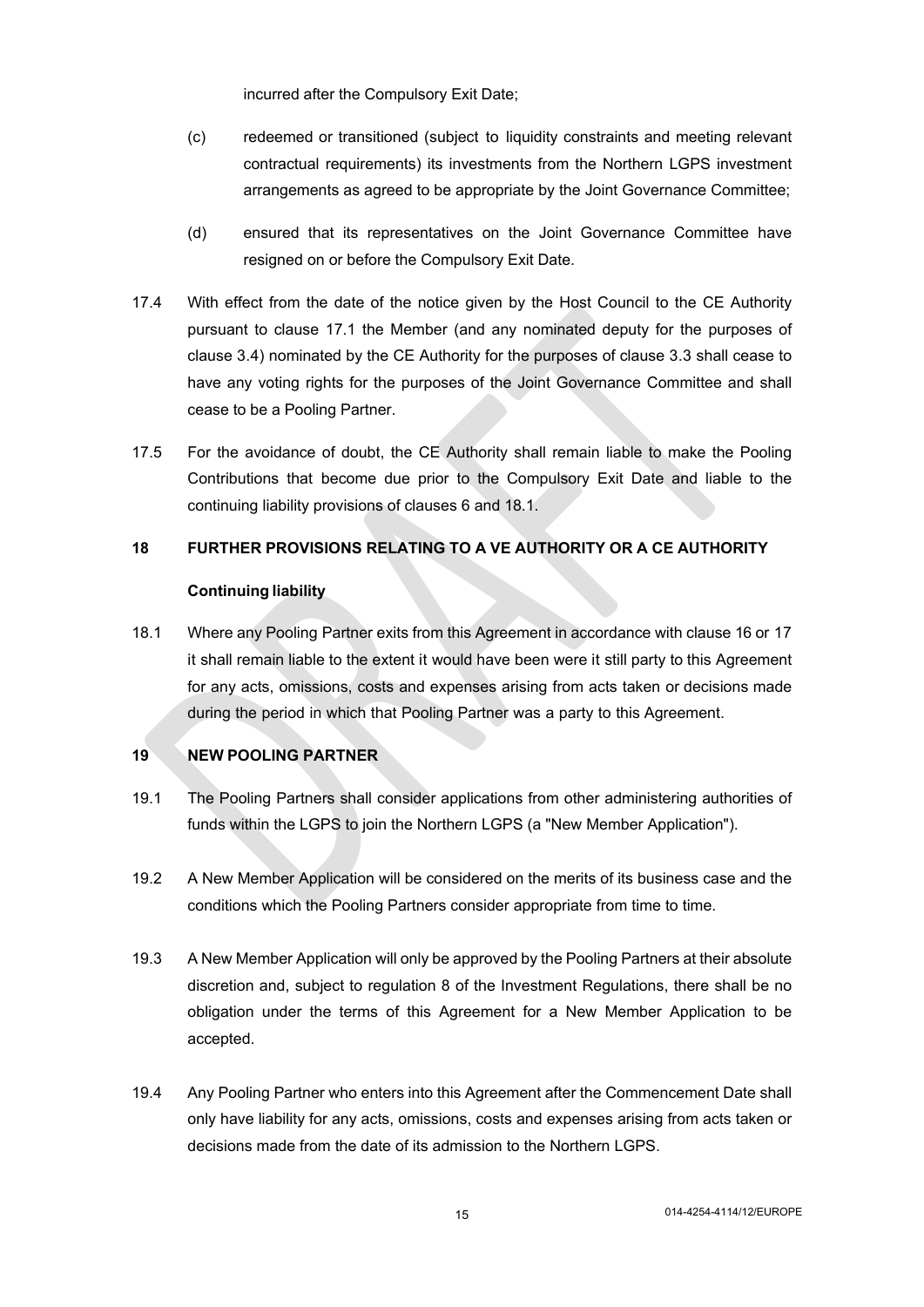19.5 If a New Member Application is approved, the parties shall entered into a deed of admission to the Northern LGPS in the form set out in [Schedule](#page-32-0) 5.

### <span id="page-15-1"></span><span id="page-15-0"></span>**20 CONFIDENTIALITY**

- 20.1 For the purposes of this Agreement, **Confidential Information** means, any information which has been certified as exempt information in accordance with Section 100A(1) of the Local Government Act 1972 and all confidential information (however recorded or preserved) disclosed by a Pooling Partner or its representatives or advisers to another Pooling Partner and its representatives or advisers (except where by law the information cannot be retained as confidential) concerning:
	- (a) any information relating to the prospective business, technical processes, computer software or intellectual property rights of a Pooling Partner;
	- (b) all documents, papers and property that may have been made or prepared by, or at the request of, any Pooling Partner and which are marked as being exempt information or confidential and which come into any Pooling Partner's possession or under its control in the course of the Northern LGPS; and
	- (c) compilations of two or more items of such information and all information that has been, or may be, derived or obtained from any such information which, at any time, comes into any Pooling Partner's possession or under its control in the course of activities connected with the Northern LGPS and which the Joint Governance Committee regards or could reasonably be expected to regard as confidential, whether or not such information is, in itself, confidential, marked as "confidential" or reduced to tangible form.
- 20.2 Save as provided otherwise in this Agreement either expressly or by implication, each Pooling Partner undertakes that it shall not, at any time, disclose to any person any Confidential Information of the other Pooling Partners and shall use its reasonable endeavours to keep all Confidential Information of the other Pooling Partners confidential (whether it is marked as such or not) except as permitted by clause [20.3](#page-15-2).
- <span id="page-15-2"></span>20.3 Each Pooling Partner may disclose the other Pooling Partner's Confidential Information in the following circumstances:
	- (a) to its representatives or advisers who need to know such information for the purposes of carrying out the Pooling Partner's obligations under or in connection with this Agreement. Each Pooling Partner shall ensure that its representatives or advisers to whom it discloses the other Pooling Partner's Confidential Information comply with this clause;
	- (b) as may be required by law, a court of competent jurisdiction or any governmental or regulatory authority including an ombudsman having the force of law;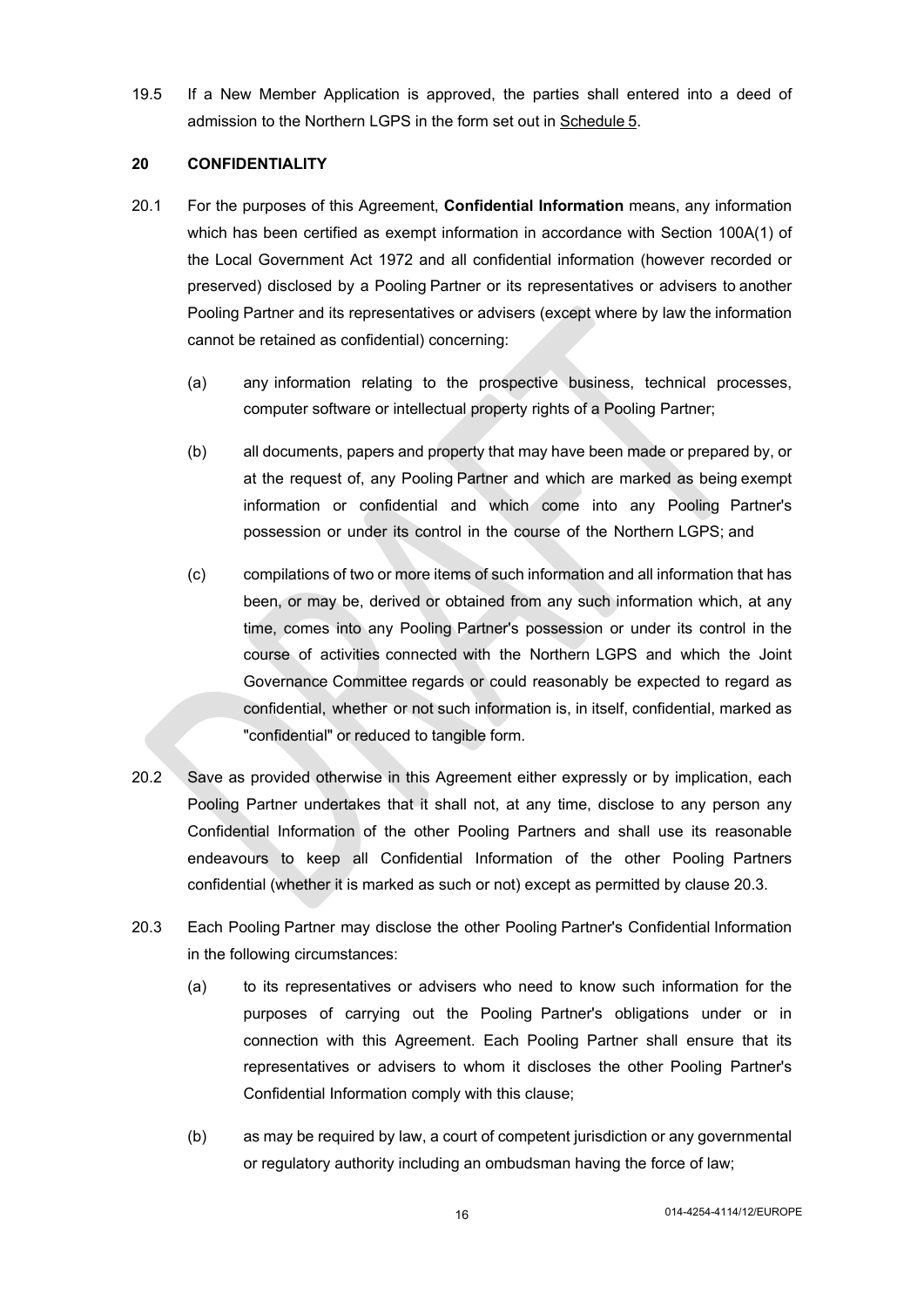- (c) which Pooling Partner can demonstrate is already generally available and in the public domain otherwise than as a result of a breach of this clause; or
- <span id="page-16-0"></span>(d) any disclosure to enable a determination to be made under clause [31](#page-19-4) (Dispute Resolution).

### **21 FREEDOM OF INFORMATION**

- 21.1 Each Pooling Partner acknowledges that the other Pooling Partners and the Joint Governance Committee are subject to the requirements of the Freedom of Information Act 2000 ("**FoIA**") and each Pooling Partner shall where reasonable assist and cooperate with the other Pooling Partners (at their own expense) to enable the other Pooling Partners to comply with these information disclosure obligations.
- 21.2 Where a Pooling Partner receives a request for information under the FoIA in relation to information which it is holding on behalf of any of the other Pooling Partners in relation to the Northern LGPS, it shall:
	- (a) transfer the request for information to the other Pooling Partners as soon as practicable after receipt and in any event within 2 (two) Business Days of receiving a request for information;
	- (b) provide the other Pooling Partners with a copy of all information in its possession or power in the form that the other Pooling Partner(s) reasonably require(s) within 10 (ten) Business Days (or such longer period as the Pooling Partner(s) may specify) of the Pooling Partner(s) requesting that information; and
	- (c) provide all necessary assistance as reasonably requested by the other Pooling Partner(s) to enable the Pooling Partner to respond to a request for information within the time for compliance set out in the FoIA.
- 21.3 Where a Pooling Partner receives a request for information under the FoIA which relates to this Agreement or the Northern LGPS it shall:
	- (a) advise the person making the request that the information is held by another public authority (being the Joint Governance Committee) and that the request has been passed to that public authority to respond;
	- (b) transfer the request for information to the Host Council on behalf of the Joint Governance Committee as soon as practicable after receipt and in any event within 2 (two) Business Days of receiving a request for information;
	- (c) provide the Host Council with a copy of all information in its possession or power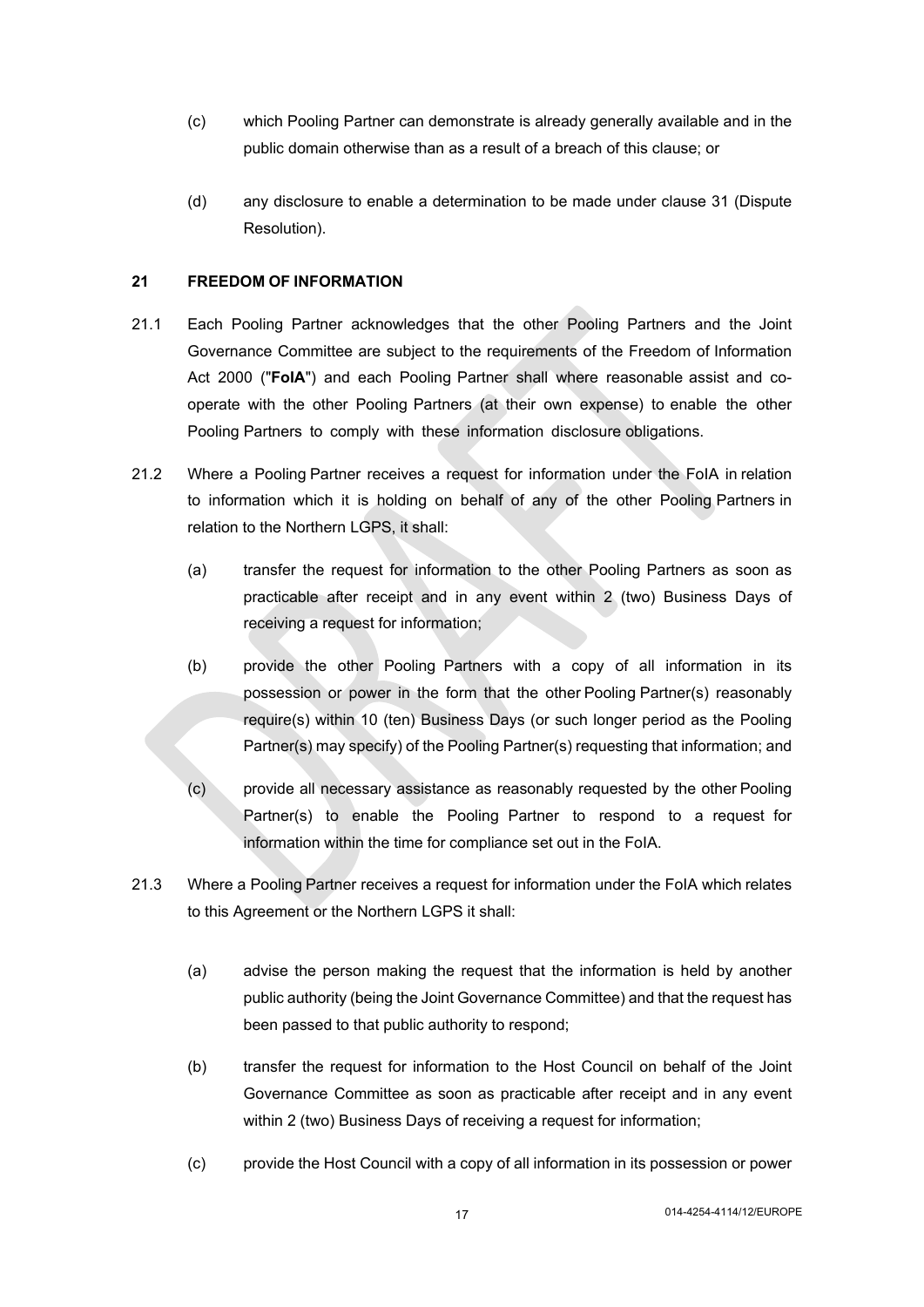in the form that the Host Council reasonably requires within 10 (ten) Business Days (or such longer period as the Host Council may specify) of the Pooling Partner being requested to provide that information; and

- (d) provide all necessary assistance as reasonably requested by the Host Council to enable the Host Council to respond to a request for information on behalf of the Joint Governance Committee within the time for compliance set out in the FoIA.
- 21.4 The Pooling Partners or the Host Council shall be responsible for determining in their absolute discretion whether any information requested under the FoIA:
	- (a) is exempt from disclosure under the FoIA; or
	- (b) is to be disclosed in response to a request for information.
- 21.5 Each Pooling Partner acknowledges that the other Pooling Partners and the Joint Governance Committee may be obliged under the FoIA to disclose information:
	- (a) without consulting with the other Pooling Partners where it has not been practicable to achieve such consultation; or
	- (b) following consultation with the other Pooling Partners and having taken their views into account.

## <span id="page-17-0"></span>**22 DATA PROTECTION**

22.1 The Pooling Partners shall comply with the Data Protection Act 2018 and the General Data Protection Regulation (EU 2016/679) to the extent that such legislation applies to this Agreement.

### <span id="page-17-3"></span><span id="page-17-1"></span>**23 DISSOLUTION**

- 23.1 No Pooling Partner shall be capable of dissolving the Joint Governance Committee unilaterally by means of a notice.
- 23.2 The Northern LGPS and this Agreement shall be terminated upon the unanimous agreement of all of the Pooling Partners.
- 23.3 Each Pooling Partner shall act in good faith in the wind up of the Joint Governance Committee following the unanimous decision to dissolve it as soon as reasonably practicable thereafter, and all costs and expenses shall be borne equally by the Pooling Partners.

### <span id="page-17-2"></span>**24 NO PARTNERSHIP**

24.1 Nothing in this Agreement shall constitute the carrying on of a partnership between any of the Pooling Partners.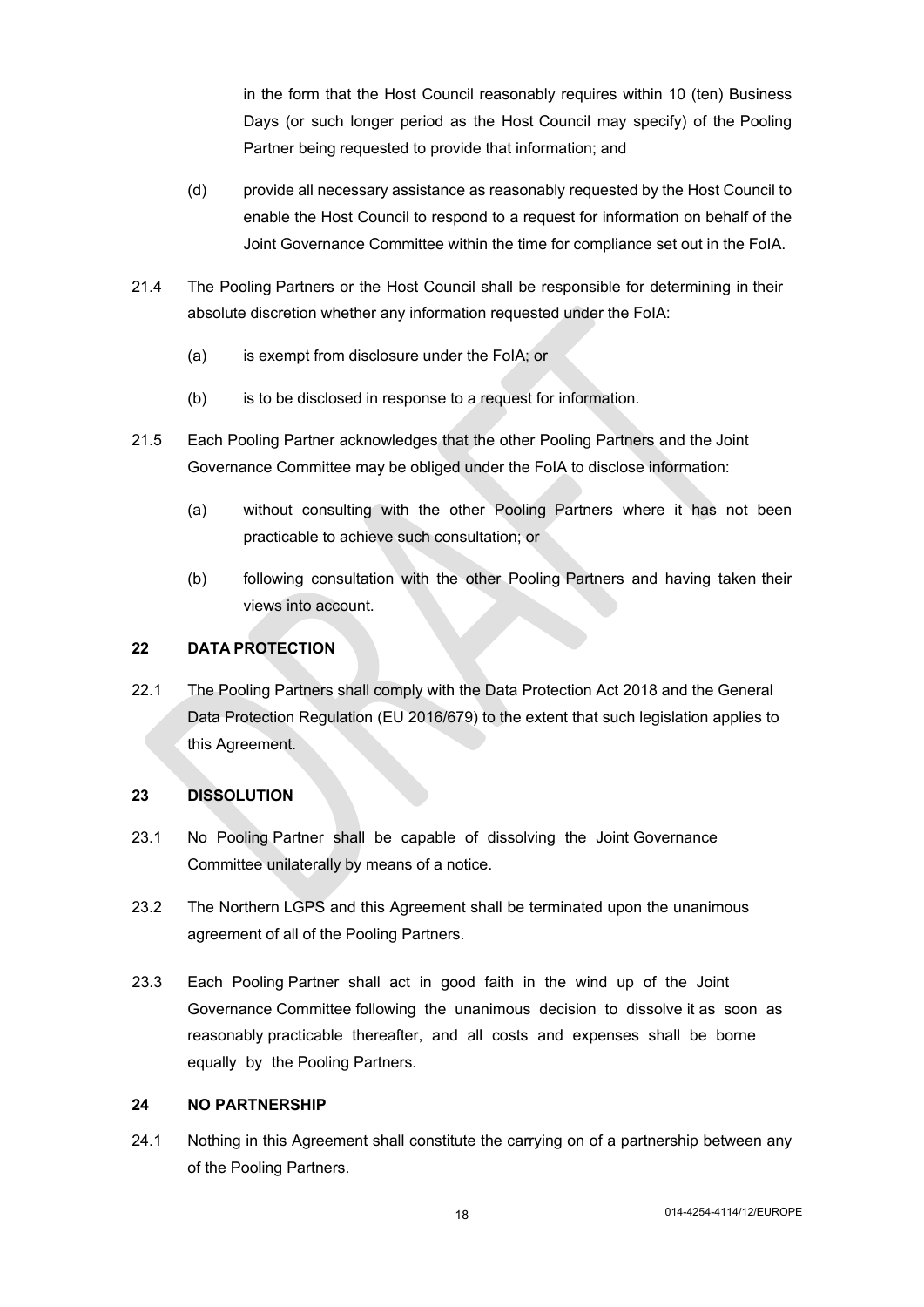#### <span id="page-18-0"></span>**25 ENTIRE AGREEMENT**

- 25.1 This Agreement constitutes the entire agreement between the parties and supersedes and extinguishes all previous agreements, promises, assurances, warranties, representations and understandings between them, whether written or oral, relating to its subject matter.
- 25.2 Each Pooling Partner acknowledges that, in entering into this Agreement it has not relied on, and shall have no remedies in respect of, any statement, representation, assurance or warranty (whether made innocently or negligently) that is not set out in this agreement.
- 25.3 Each Pooling Partner agrees that it shall have no claim for innocent or negligent misrepresentation (or negligent misstatement) based on any statement in this agreement.
- 25.4 Nothing in this clause shall limit or exclude any liability for fraud.

### <span id="page-18-1"></span>**26 NOTICES**

- 26.1 Any notice, demand or communication in connection with this Agreement will be in writing and may be delivered by hand, post, facsimile or email addressed in writing in accordance with this clause at an address to which notices, invoices and other documents may be sent. The notice, demand or communication will be deemed to have been duly served:
	- (a) if delivered by hand during business hours, at the time of delivery;
	- (b) if delivered by post, 48 hours after being posted (excluding Saturdays, Sundays and public holidays);
	- (c) if delivered by facsimile during business hours, at the time of transmission, provided that a confirming copy is sent by first class post to the other party within 24 hours after transmission; or
	- (d) if delivered by email or other electronic form of communication during business hours, at the time of transmission provided that a confirming copy is sent by first class post to the other party within 24 hours after transmission.
- 26.2 Where notice is served by hand, facsimile or email outside business hours, it will be deemed to have been served on the next business day.

### <span id="page-18-2"></span>**27 CONTRACTS (THIRD PARTY RIGHTS)**

27.1 A person who is not a party to this Agreement may not enforce any of its terms, conditions or provisions and the Contracts (Rights of Third Parties) Act 1999 shall not apply to this Agreement.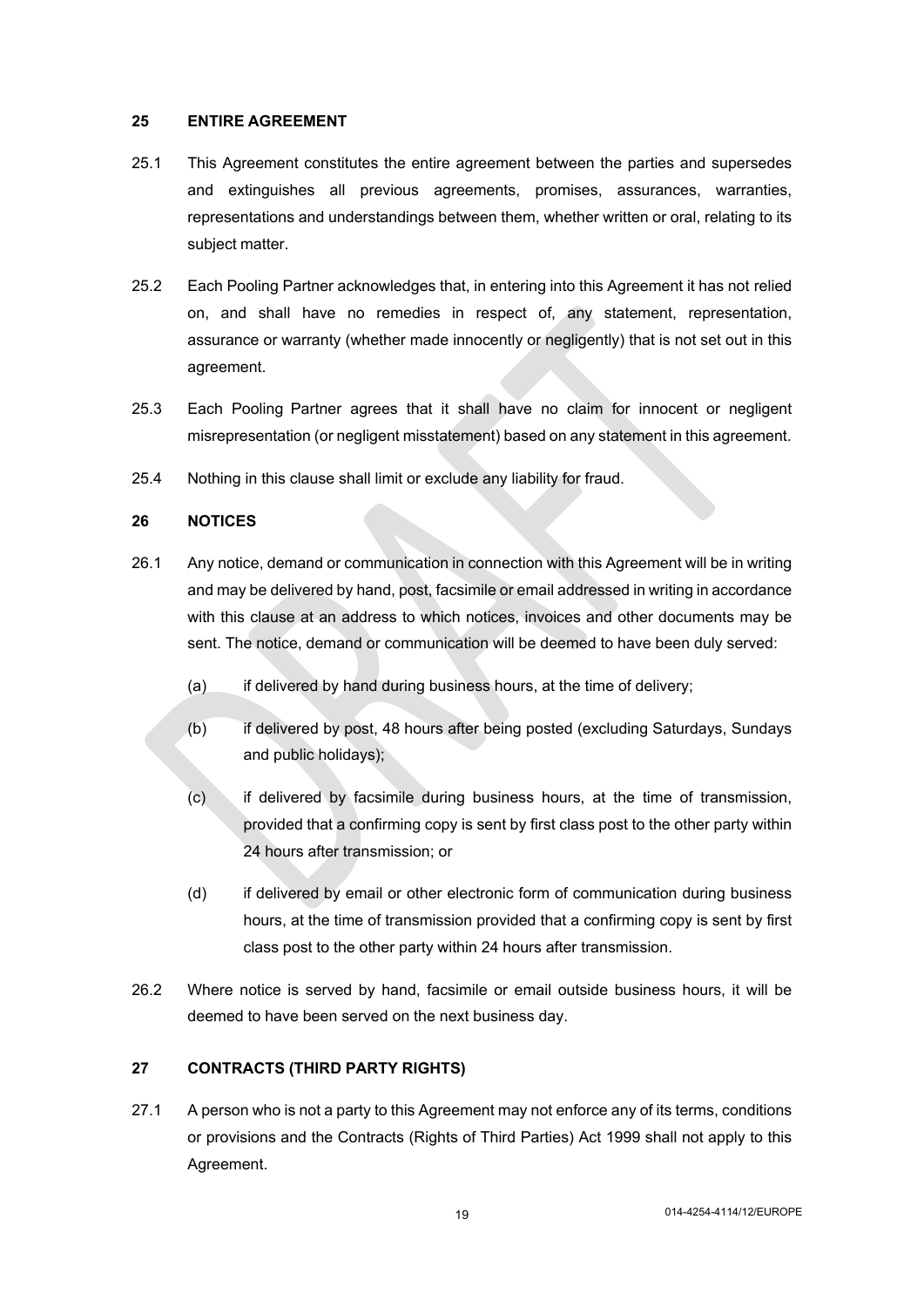### <span id="page-19-0"></span>**28 SEVERANCE**

- 28.1 If any provision or part-provision of this Agreement is or becomes invalid, illegal or unenforceable, it shall be modified to the minimum extent necessary to make it valid, legal and enforceable. If such modification is not possible, the relevant provision or partprovision shall be deemed deleted. Any modification to or deletion of a provision or partprovision under this clause shall not affect the validity and enforceability of the rest of this Agreement.
- 28.2 If one Pooling Partner gives notice to the other Pooling Partners of the possibility that any provision or part-provision of this Agreement is invalid, illegal or unenforceable, the Pooling Partners shall negotiate in good faith to amend such provision so that, as amended, it is legal, valid and enforceable, and, to the greatest extent possible, achieves the intended result of the original provision.

#### <span id="page-19-5"></span><span id="page-19-1"></span>**29 AMENDMENTS**

29.1 No amendment to this Agreement shall be binding unless it is in writing and signed by a duly authorised representative of each of the Pooling Partners and expressed to be for the purpose of such amendment.

#### <span id="page-19-2"></span>**30 GOVERNING LAW AND JURISDICTION**

- 30.1 This agreement and any dispute or claim (including non-contractual disputes or claims) arising out of or in connection with it or its subject matter or formation shall be governed by and construed in accordance with the law of England and Wales.
- 30.2 Each party irrevocably agrees that the courts of England and Wales have exclusive jurisdiction to settle any dispute or claim (including non-contractual disputes or claims) arising out of or in connection with this agreement, its subject matter or formation.

### <span id="page-19-4"></span><span id="page-19-3"></span>**31 ALTERNATIVE DISPUTE RESOLUTION**

- 31.1 The Pooling Partners agree:
	- (a) to pursue a positive approach towards dispute resolution with an objective of reaching a consensus without formal dispute resolution and/or legal proceedings and of maintaining a strong working relationship between the Pooling Partners;
	- (b) that any dispute between the Pooling Partners in relation to matters covered by this Agreement will be referred to in the first instance to the Chief Executives of the Pooling Partners who may, at their sole discretion, delegate the dispute to the appropriate senior officer within 10 Business Days of written notice of the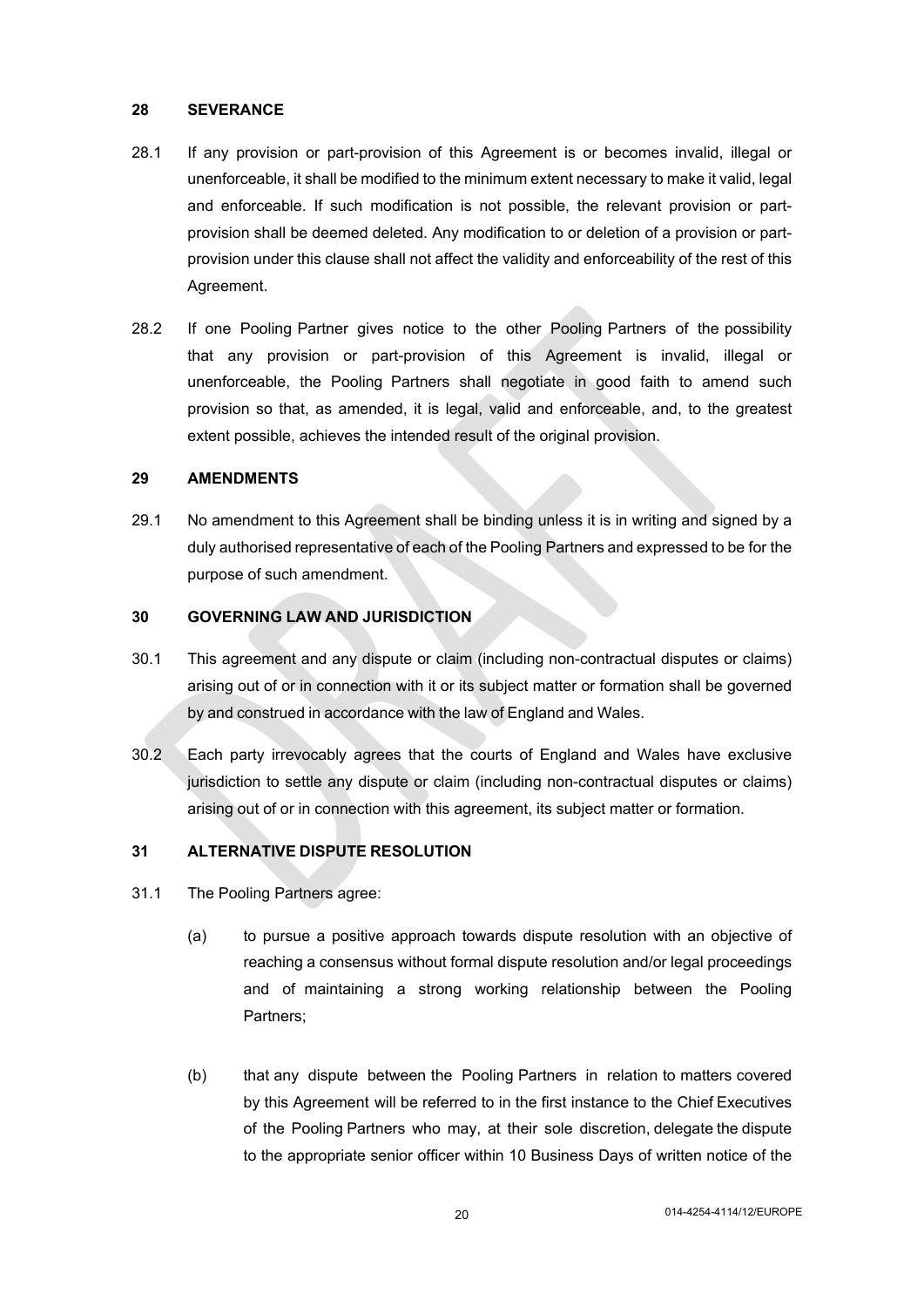dispute;

- (c) that if the Chief Executives or their delegates are not able to resolve the dispute within 5 Business Days of meeting then the Host Council may refer the matter to a mediation facilitated by the Local Government Association or to a suitably qualified and independent person, as recommended by the respective Chief Executives and as agreed by the Pooling Partners;
- (d) that where any dispute is agreed to be of a legal or technical nature the parties to the dispute may (but not must) jointly take the opinion of an appropriate expert including opinion of senior legal counsel where appropriate. Such expert opinion must be instructed within 10 days of referral to Chief Executives under subclause (b) following which the opinion should be delivered within a further 10 days unless the nature and/or details of the dispute or opinion dictate that an alternative timeframe needs to be followed;
- (e) that, if after exhausting other methods of dispute resolution, one of the Pooling Partners commences legal proceedings then this will be subject to the exclusive jurisdiction of the Courts of England and Wales.

All costs are borne equally between the Pooling Partners which are party to the dispute unless agreed otherwise by the Joint Governance Committee or ordered by the Courts.

This Agreement has been executed as a deed and is delivered and takes effect on the date stated at the beginning of it.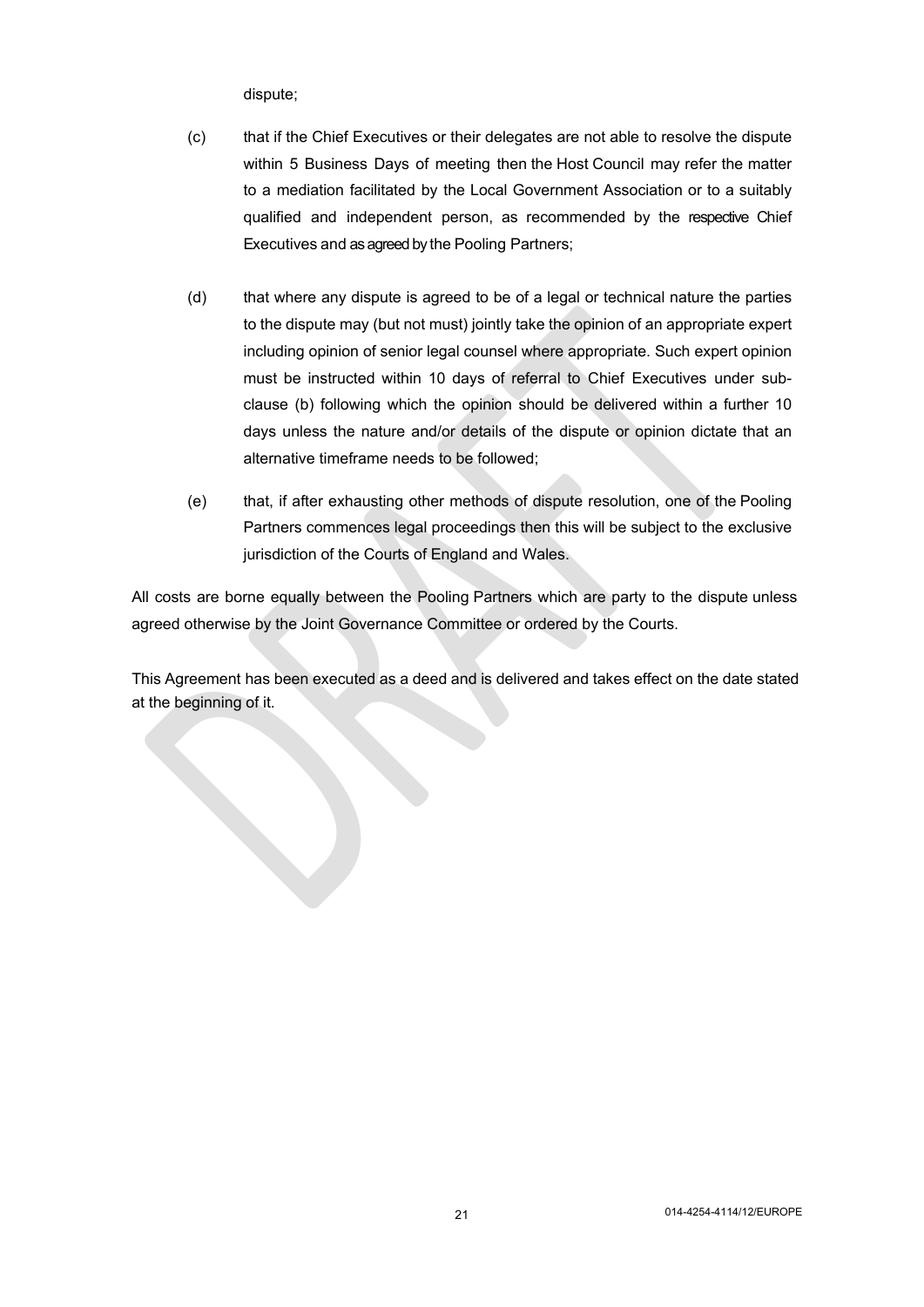**IN WITNESS** of which this document has been executed and, on the date set out above, delivered

as a deed.

**EXECUTED** as a deed, and delivered when dated, by affixing the common seal of **TAMESIDE METROPOLITAN BOROUGH COUNCIL**, in the presence of:

**Authorised Signatory:**

**EXECUTED** as a deed, and delivered when dated, by affixing the common seal of **CITY OF BRADFORD METROPOLITAN BOROUGH COUNCIL**, in the presence of:

**Authorised Signatory:**

**EXECUTED** as a deed, and delivered when dated, by affixing the common seal of **WIRRAL METROPOLITAN BOROUGH COUNCIL**, in the presence of:

**Authorised Signatory:**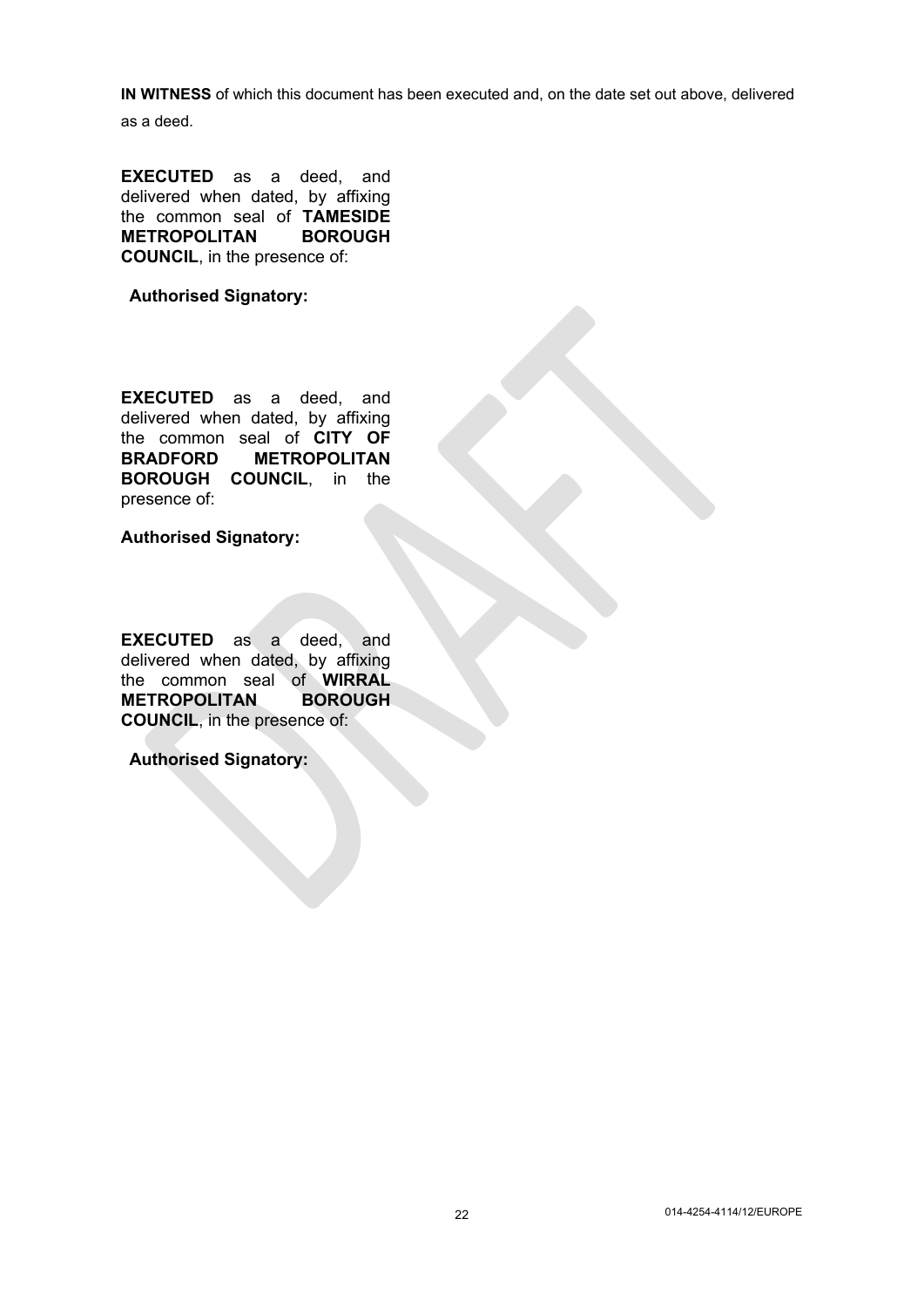### <span id="page-22-0"></span>**Matters Reserved to the Pooling Partners in their respective capacities**

- 1 Appointment, termination or replacement of the Pool Custodian following the making of a recommendation by the Joint Governance Committee.
- 2 Formulation, approval or revisions of each respective Pooling Partner's investment strategy for the purposes of regulation 7 of the Investment Regulations.
- 3 Admission of a new administering authority within the LGPS to the Northern LGPS as a Pooling Partner (pursuant to clause [19\)](#page-14-2).
- 4 Amendments of this Agreement (pursuant to clause [29\)](#page-19-5).
- 5 Termination of this Agreement (pursuant to clause [23](#page-17-3)).
- 6 Approval of the initial Shared Objectives and any subsequent amendment (pursuant to clause [29](#page-19-5)).
- 7 Determination of the timing of the transition of any part of the Pooling Partner's Funds into a new investment arrangement recommended by the Officer Working Group.
- 8 Setting of policy on how social, environmental and corporate governance considerations are taken into account in the selection, non-selection, retention and realisation of investments.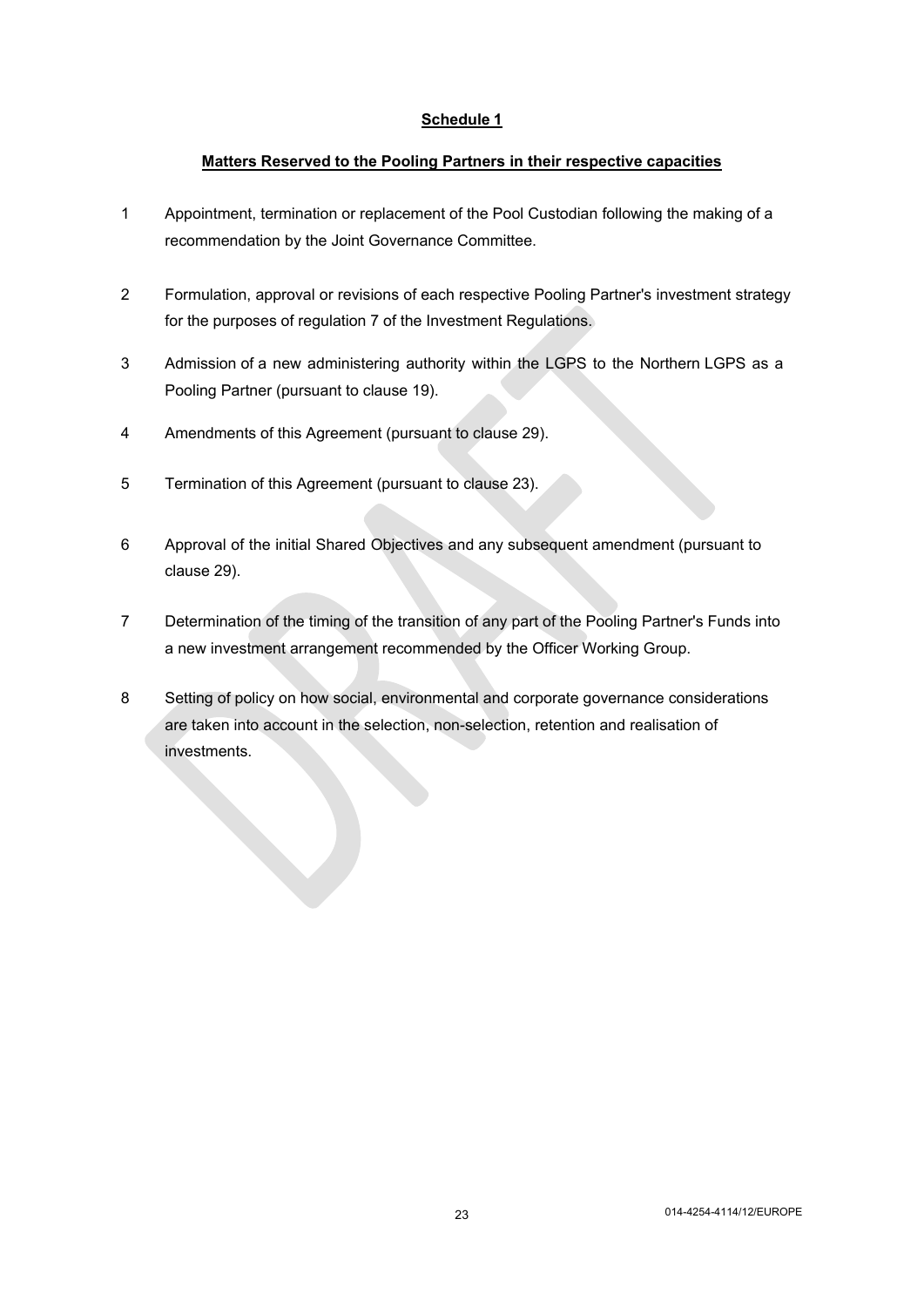### <span id="page-23-0"></span>**Joint Governance Committee Terms of Reference**

### **SCOPE**

1 Subject to the terms of the Agreement, the Joint Governance Committee shall undertake those matters which are not Matters Reserved to the Pooling Partners as set out in [Schedule](#page-22-0) 1.

### **PURPOSE**

- 2 The primary purposes of the Joint Committee are to:
- 2.1 exercise oversight over the investment performance of the Pooling Partners' Funds;
- 2.2 deliver the Shared Objectives;
- 2.3 agree on any recommended changes to the Shared Objectives from time to time to refer to the Pooling Partners; and
- 2.4 report to the Pooling Partners quarterly (and at any other time when the Joint Governance Committee considers it to be necessary) on the matters within their remit below.

### **REMIT**

- 3 Monitoring and benchmarking performance against key performance indicators and costs and reporting back to the Pooling Partners.
- 4 Making recommendations on the appointment, replacement or termination of the Pool Custodian to the Pooling Partners.
- 5 Oversight of responsible investment activities (including ethical, social and governance matters and voting rights) of the Pooling Partners and making recommendations to the Pooling Partners as to any changes.
- 6 Engagement with the Pooling Partners to help drive efficiencies in investment management, research or administration.
- 7 Nominating representatives to national structures as appropriate (for example any LGPS cross-pool forum or national infrastructure board).
- 8 Overseeing staffing requirements of the Northern LGPS investment vehicles.
- 9 Delegation of tasks to the Officer Working Group, including the selection of external investment managers, preparation of reports and draft documents and the responding to Government or other consultations].
- 10 Oversight of Northern LGPS investment vehicles and reviewing opportunities for collaborative working with other investors (including other LGPS pools).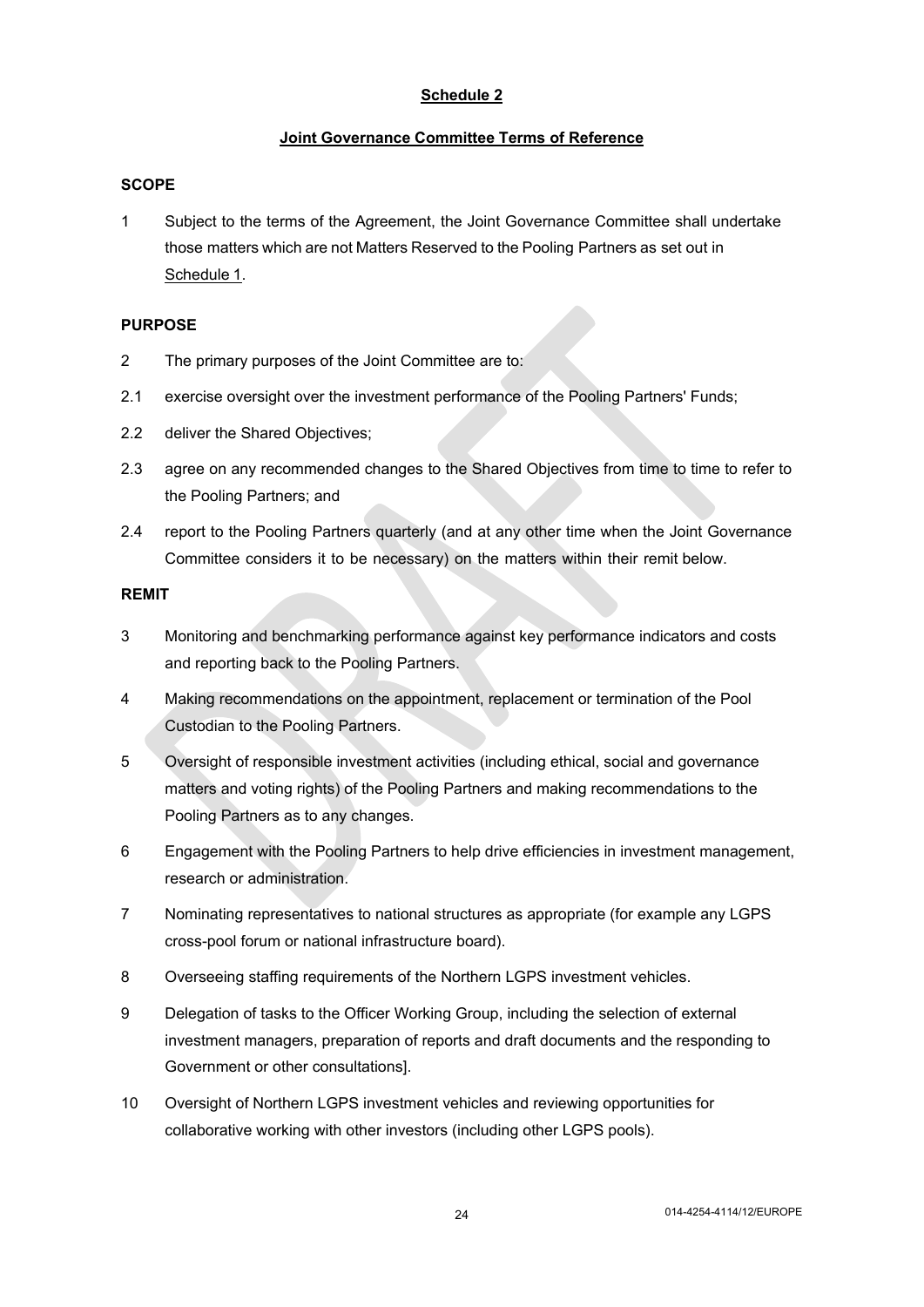- 11 Appointing and replacing service providers and advisers to the Joint Governance Committee.
- 12 Liaison with Pension Boards as appropriate in line with CIPFA Guidance, and Statutory Guidance.
- <span id="page-24-0"></span>13 Reporting on the performance of the Northern LGPS, its costs and other activities, but not limited to the Ministry for Housing, Communities and Local Government, the Scheme Advisory Board and the general public.
- 14 Applying any processes or policies, for example in relation to conflicts on interest that are assigned to the Joint Governance Committee under this Agreement by the Pooling Partners.
- 15 Monitoring the implementation and effectiveness of the Northern LGPS policies and procedures and initiating reviews of these with the Host Council where required.
- 16 Seeking advice from officers and professional advisers where necessary.
- 17 Overseeing any shared costs of the Joint Governance Committee.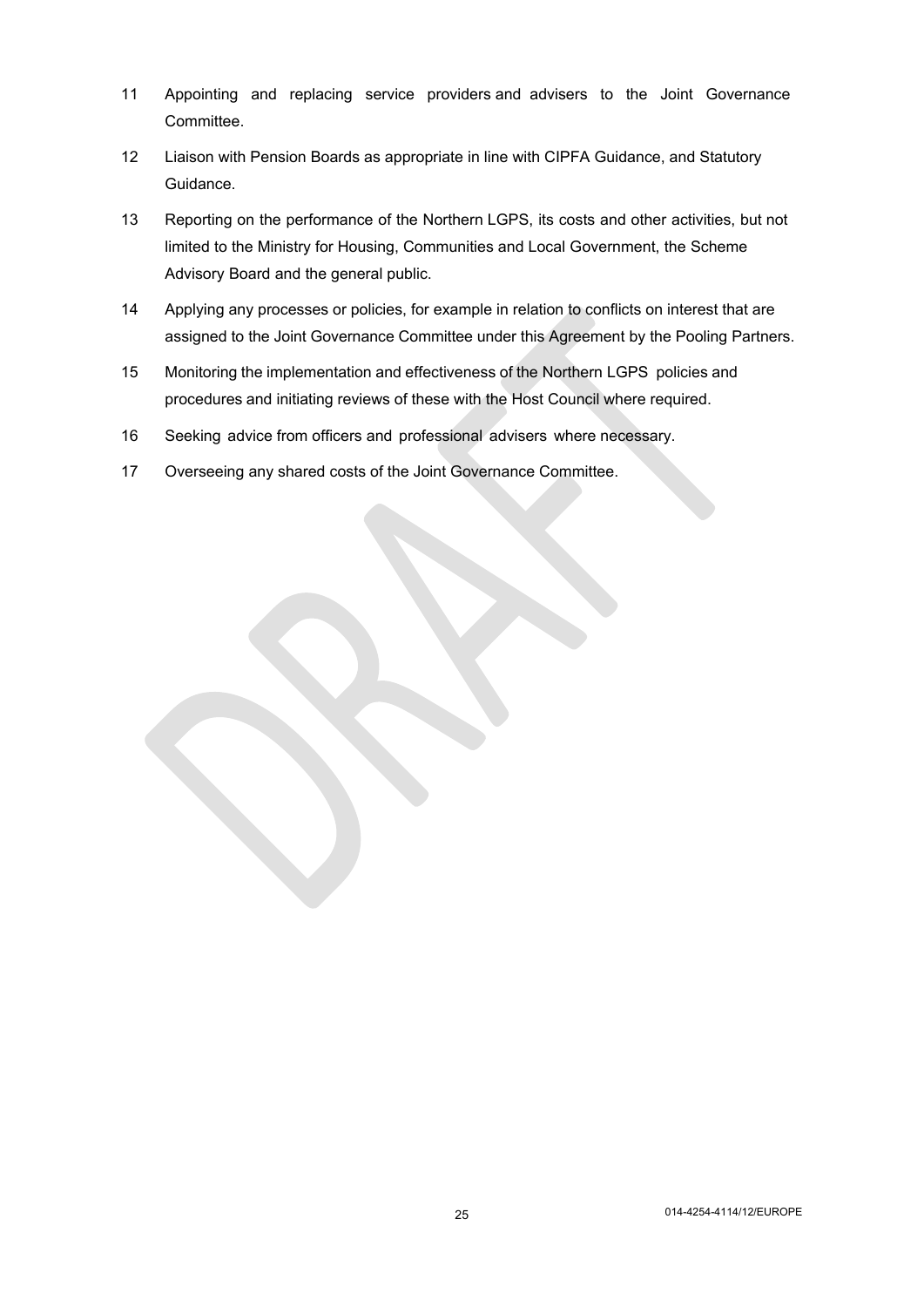## <span id="page-25-0"></span>**Joint Governance Committee Procedure**

### **1 MEMBERSHIP**

- 1.1 The membership of the Joint Governance Committee shall consist of the chair and deputy-chair of each of the Pooling Partners' pension committees or such alternative persons nominated by the Pooling Partners.
- 1.2 In addition up to three trade union representatives may be appointed after being nominated by the Trades Union Council and subject to the agreement of the Pooling Partners. The trade union representative members shall have the appropriate technical skills to represent scheme members' interests in investment matters and will be selected to represent the interests of members from their respective geographical regions.
- 1.3 The Joint Governance Committee shall not include any non-voting or co-opted members.

## **2 MEETINGS**

- 2.1 Meetings shall ordinarily be held four times per municipal year. The anticipated schedule of meetings and the locations in which they will be held will be agreed in advance.
- 2.2 A meeting may be held at such time and place as the Chair of the Joint Governance Committee thinks fit.
- 2.3 A meeting of the Joint Governance Committee may be called by a proper officer of the Host Council on the request of the Chair. Members must declare any conflict of interest in respect of any business being conducted at the meeting which would likely to be regarded to prejudice the exercise of a person's function as a participant in the meeting.
- 2.4 The Chair is responsible for the running of meetings. The Chair shall invite Members expressing a desire to speak in turn. All discussion and debate shall be held through the Chair and the Chair may draw a discussion to a vote at any time when he/she considers that every Member has been given a fair opportunity to speak.
- 2.5 Members may participate in meetings via telephone subject to the agreement of The Chair.
- 2.6 Minutes will be kept of all meetings. The Chair will sign the minutes of the proceedings at the next suitable meeting.
- <span id="page-25-1"></span>2.7 Notice of meetings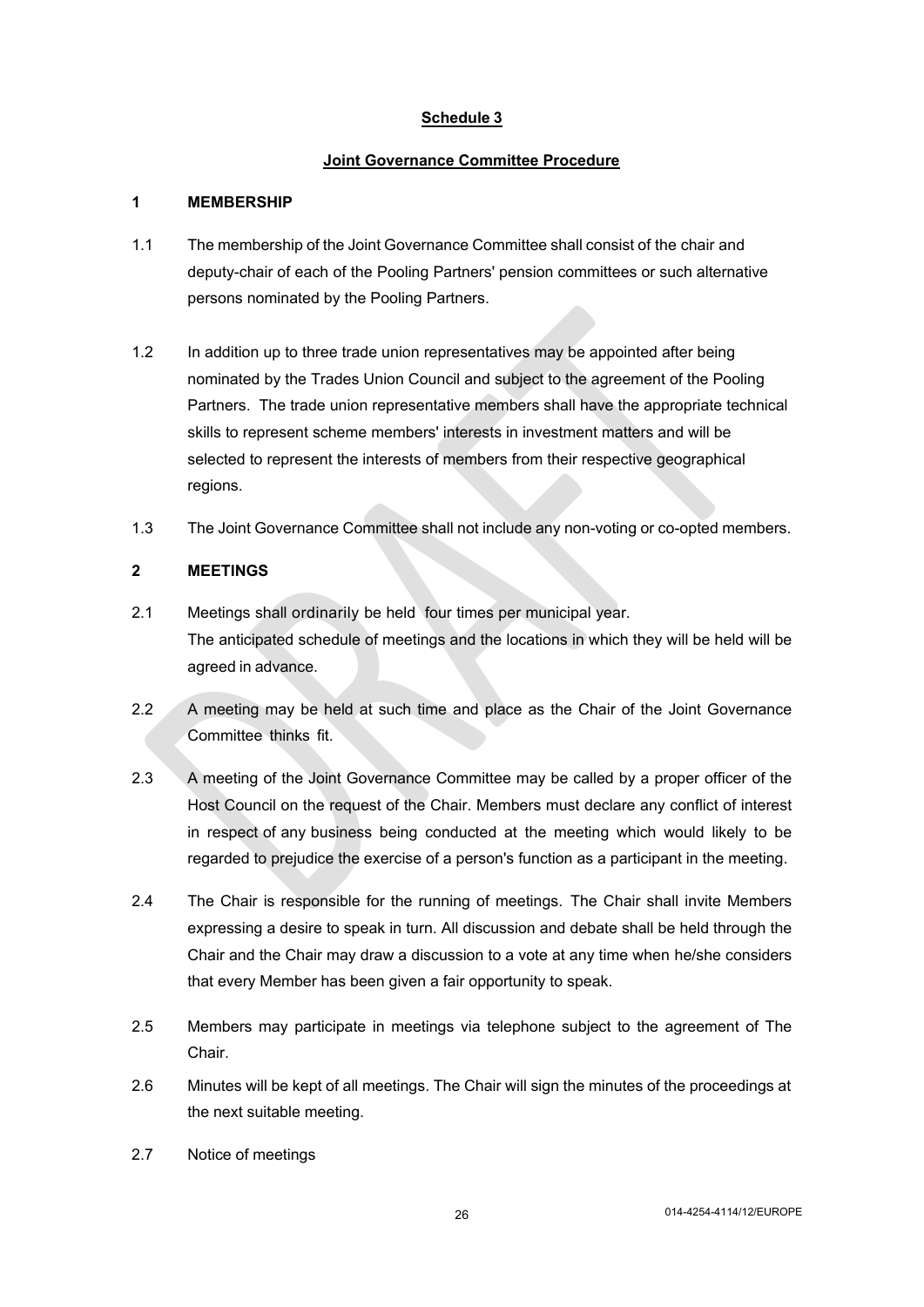- (a) A notice of meeting specifying the place, date and time of the meeting and containing a statement of the matters to be discussed at the meeting, shall be served on all of the Members of the Joint Governance Committee by the appropriate governance officer of the Host Council;
- (b) Subject to clause [2.7](#page-25-1)[\(c\),](#page-26-0) notice of each meeting, copies of the agenda and any reports to be presented at the meeting, shall be given to all Pooling Partners by the Host Council no later than 7 clear days before the date of the meeting. The Pooling Partners shall ensure that a minimum of five clear days' notice of all meetings is given in accordance with their normal procedures for notification of Council meetings and all papers made available at all of the Pooling Partners head offices for inspection for those five days unless certified as exempt or confidential in which case agendas and any non-certified items are made available only.
- <span id="page-26-0"></span>(c) If a meeting is required to be held with less than 5 days' notice, the Chair must agree it is required urgently, and may in exceptional circumstances approve the shortened notice period and allow as much notice as possible to be given. Notice should be given in the same manner, and the documents should be made available to all of the Pooling Partners for as many days as practicable before the meeting.

## <span id="page-26-1"></span>2.8 Exclusion of the public and press

- <span id="page-26-2"></span>(a) Where any item to be discussed forms exempt information the Chair shall move that the public and press are excluded from the meeting for the duration of the discussion and voting on that item. Motions to exclude the press and public do not require to be seconded and shall be determined by simple majority vote of the Members present.
- (b) Where the press and public are excluded under clause [2.8](#page-26-1)[\(a\)](#page-26-2) above the Chair may invite any person to remain in the meeting where he/she considers it to be necessary or appropriate to do so and any officers of the Pooling Partners present shall be presumed to be invited to remain unless the Chair specifies otherwise.
- (c) Any person may be excluded from a meeting or required to leave a meeting where in the opinion of the Chair he/she is causing a disturbance to the running of the meeting and has not desisted from so doing following a request; or where any person is so disruptive that his/her conduct if allowed to remain would prevent the meeting from proceeding in a fair and acceptable manner.
- 2.9 The Joint Governance Committee may, through the Chair, invite any person to speak at a meeting.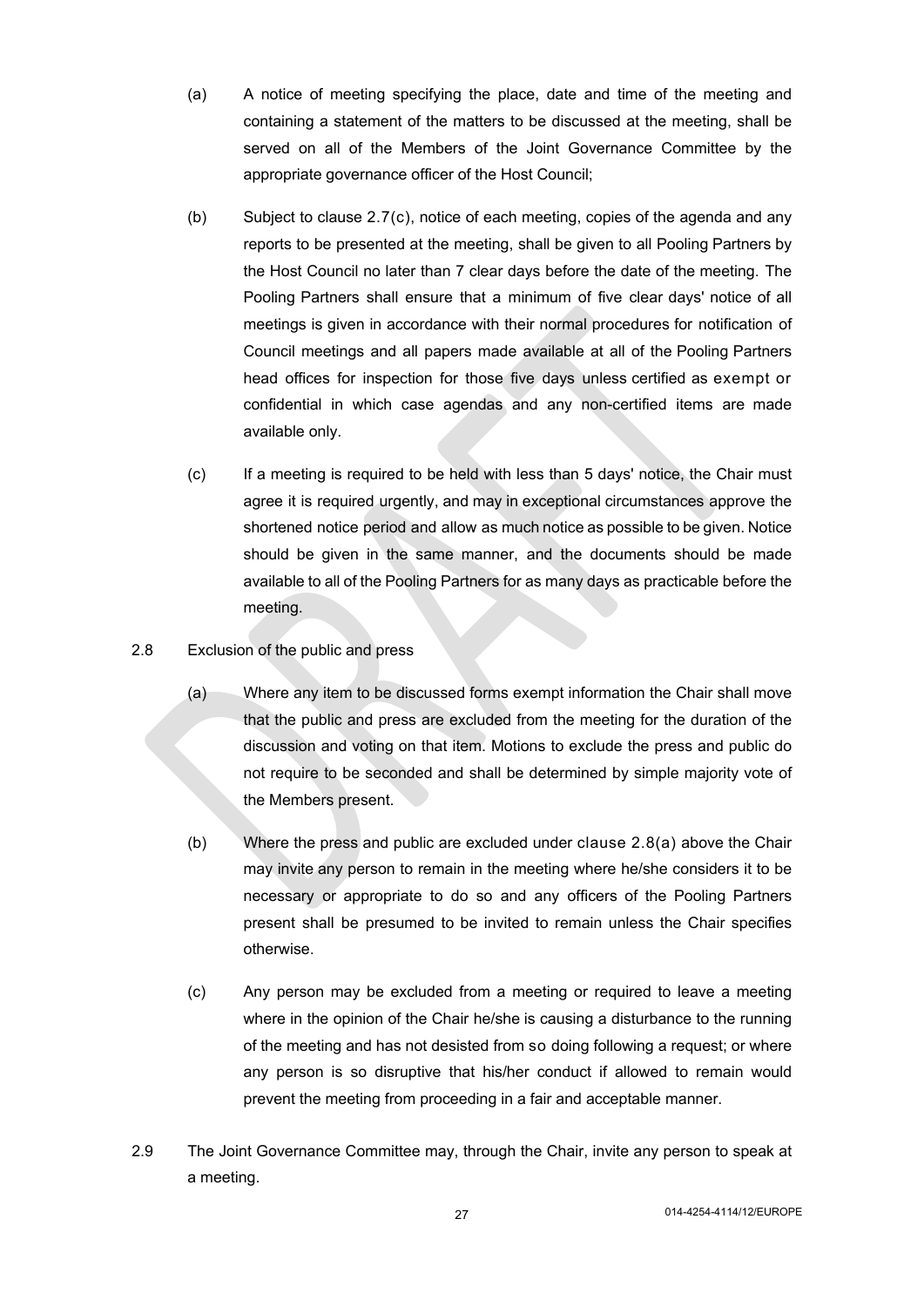- 2.10 Officers presenting reports to the Joint Governance Committee may be asked questions following such presentation.
- 2.11 Section 151 Officers and Monitoring Officers (and in their absence their deputies) of any Pooling Partner are entitled to attend all meetings including any part of any meeting which is closed to the public and press.

### **3 QUORUM**

- 3.1 The quorum shall be three Members including at least one Member from each of the Pooling Partners.
- 3.2 Where a quorum is not present within 15 minutes of the start of the meeting and the Chair has not been notified that one or more Members have been delayed but will be attending, the meeting shall not be held and the Host Council will be ask to schedule and give notice of a replacement meeting.
- 3.3 Where, during any meeting there is no quorum present, then the meeting will adjourn immediately. If the Chair has been unable to ascertain within 15 minutes that the quorum can be restored the remaining business will be considered at another time and date fixed by the Chair.

## **4 CHAIR AND VICE CHAIR(S)**

- 4.1 The Chair shall be an elected Member of one of the Pooling Partners and shall be appointed by unanimous vote for a term of 12 calendar months.
- 4.2 Two Deputy Chairs shall be appointed by unanimous vote for a term of 12 calendar months. The Deputy Chairs shall be representatives of different Pooling Partners to each other and to that of the Chair.
- 4.3 In the absence of the Chair, either or both Deputy Chairs (by agreement) shall be entitled to exercise all of the functions of the Chair.
- 4.4 The decision of the Chair of the meeting on all points of procedure and order and the Chair's interpretation of any rule in this schedule shall be final and no debate may ensue thereon. The Chair shall be entitled to take the advice of a governance officer in interpreting any rule or objection on procedure.
- 4.5 The Chair may be assisted during meetings by a governance officer on procedural matters and such administrative officers as the Chair considers appropriate. Such governance and secretarial officers shall be entitled to remain in the meeting where the public and press are excluded.

### **5 AGENDA**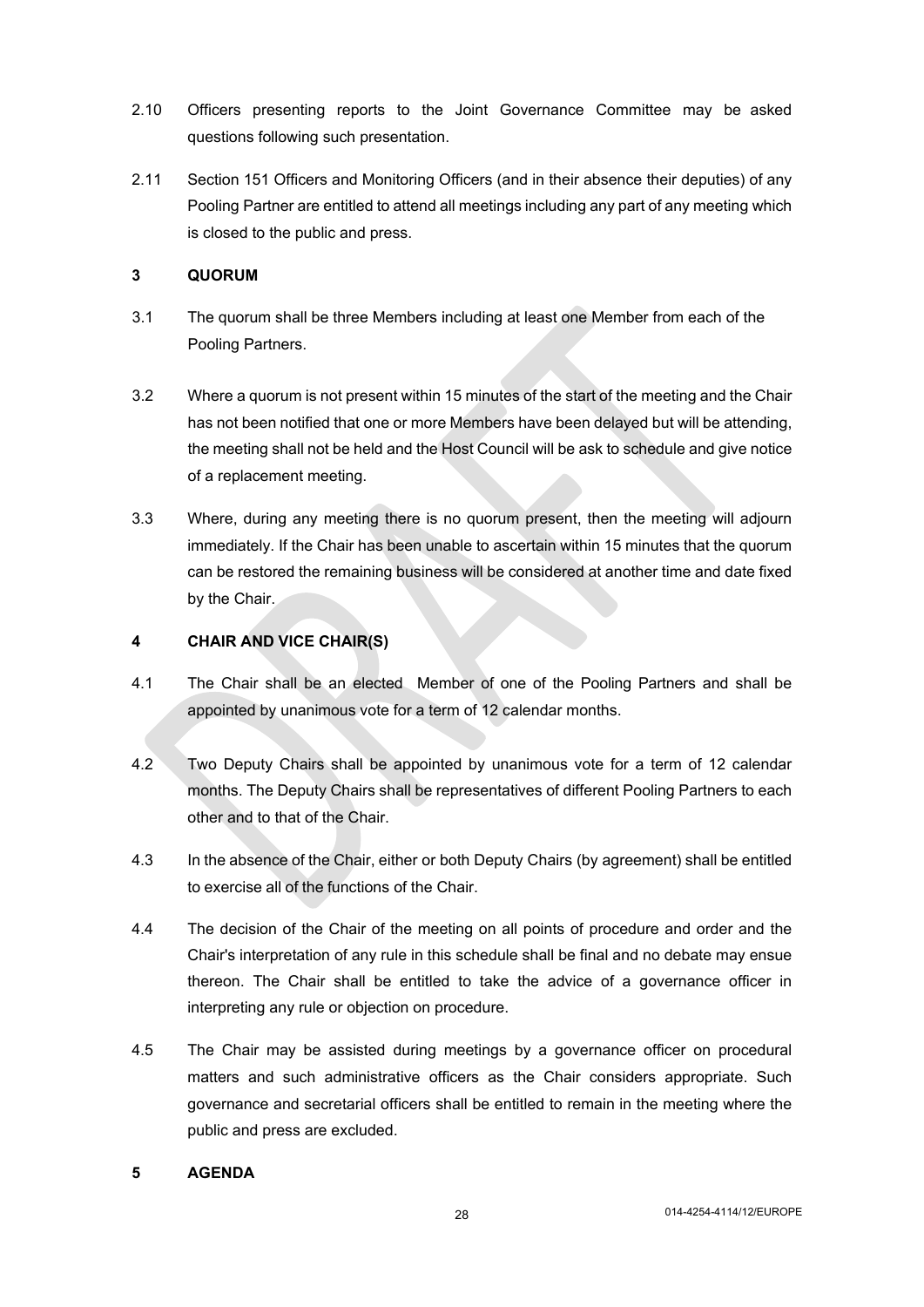- 5.1 An agenda shall be produced in advance for each meeting by the Host Council following consultation with the Chair.
- 5.2 The agenda for each meeting shall contain as the first substantive item the approval of the minutes of the previous meeting. The Chair will move that the minutes of the previous meeting be signed as a correct record. Any matters arising from minutes of the previous meeting shall be regarded as items on the agenda of the current meeting but only if they have been specified as items of business in the notice summoning the meeting.
- 5.3 The Pooling Partners may ask the Chair to include any matter on the agenda which they consider should be discussed by the Joint Governance Committee.
- 5.4 The decision on whether to allow discussion on any other matter not on the agenda of a meeting at that meeting shall be made by the Chair.

### **6 MOTIONS**

- 6.1 Any Member may propose a motion. All motions must be seconded. Motions which are opposed shall be put to a vote in accordance with the voting provisions of this schedule.
- 6.2 A Member may raise a point of order at any time. The Chair will hear them immediately. A point of order may only relate to an alleged breach of the provisions of this Schedule, or the law or other competent authority. The Member must indicate the provision or law or regulation and the way in which he/she considers it has been broken. The ruling of the Chair on the matter will be final. The Chair may take advice on the point of order from the appropriate officer.

# **7 VOTING**

- 7.1 The Chair shall seek consensus wherever possible however where a vote is required the provisions of this section shall apply.
- 7.2 Each Member present will have one vote and voting will be by means of a show of hands. In the event of a tied vote, the Chair shall have a second or casting vote.
- 7.3 All decisions will be determined by simple majority.
- 7.4 In the event that a vote is taken, the voting positions and any abstentions of members will be recorded in the minutes.

### **8 SUB-COMMITTEES AND WORKING GROUPS**

8.1 The Joint Governance Committee shall form such sub-committees and working groups as it considers expedient to performing its function. The Joint Governance Committee shall at the time of forming sub-committees or working groups set out the remit of the sub-committees or working groups, what the sub-committees or working groups are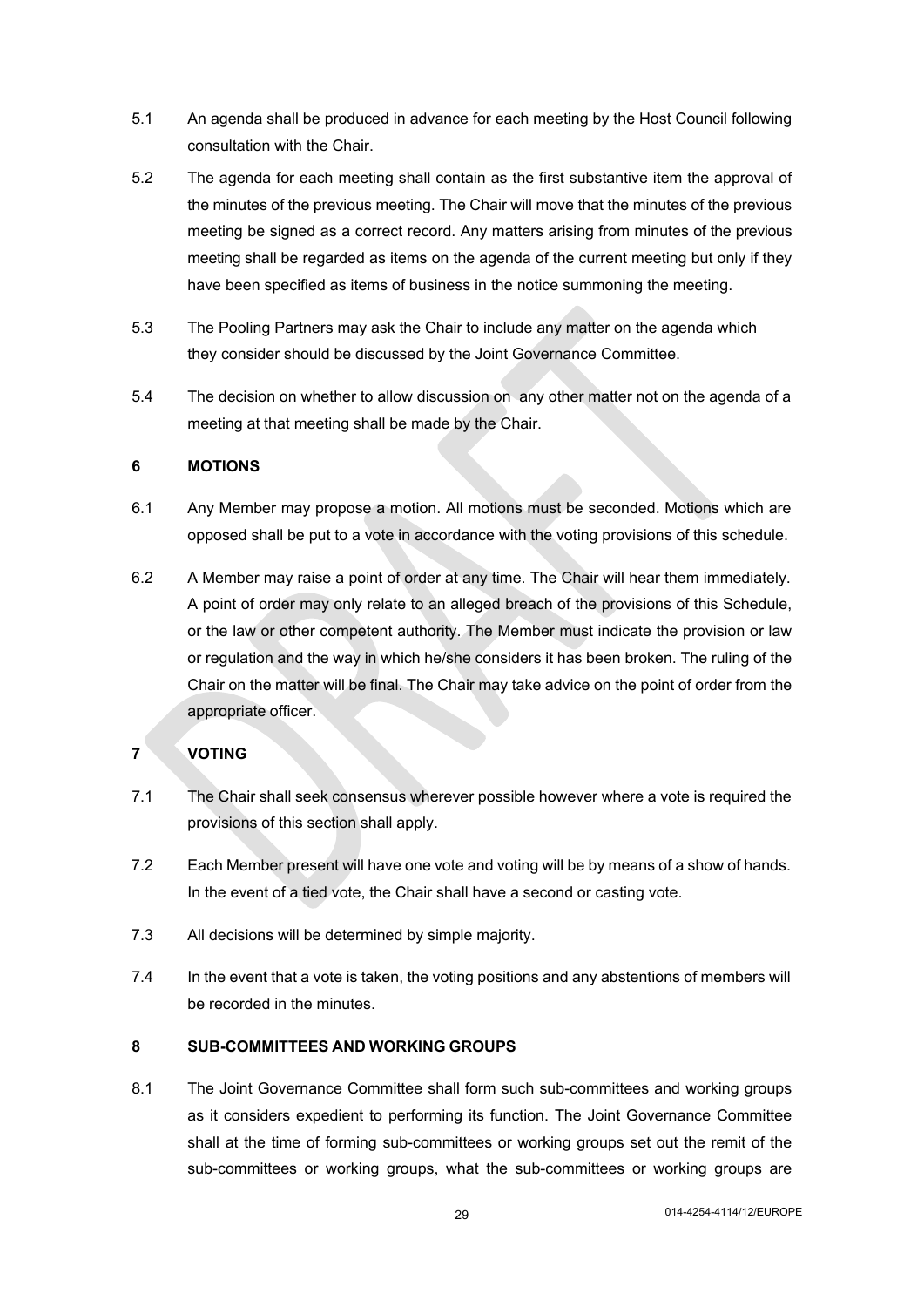required to deliver and the timescale for that delivery.

- 8.2 Sub-committees and working groups shall be entitled to request the input and support of officers in the same manner as the Joint Governance Committee.
- 8.3 Each sub-committee and working group shall appoint a chair for that sub-committee or working group, who is to be one of the members of the sub-committee or working group.
- 8.4 Working groups may invite any person who is not a member to join the group in order to assist in carrying out its function.
- 8.5 The Chairs of sub-committees and working groups shall report to Joint Governance Committee at each meeting of that committee on the progress of the matters within their remit.
- 8.6 Sub-committees and working groups may be disbanded at any time on the vote of the Joint Governance Committee.
- 8.7 The provisions of paragraphs 5 to 7 (Agenda, Motions and Voting) of this Schedule shall apply to any sub-committee and working group meetings.

### **9 REMUNERATION**

9.1 The Host Authority and/or Pooling Partners shall arrange for the appointment of an independent remuneration panel to advise them on appropriate levels of special responsibility allowances to be payable to their Councillor Members of the Joint Governance Committee in respect of duties and responsibilities undertaken as Members of the Joint Governance Committee. A commensurate allowance will be payable to all non-elected Members of the Joint Governance Commitee in the interests of fairness and consistency.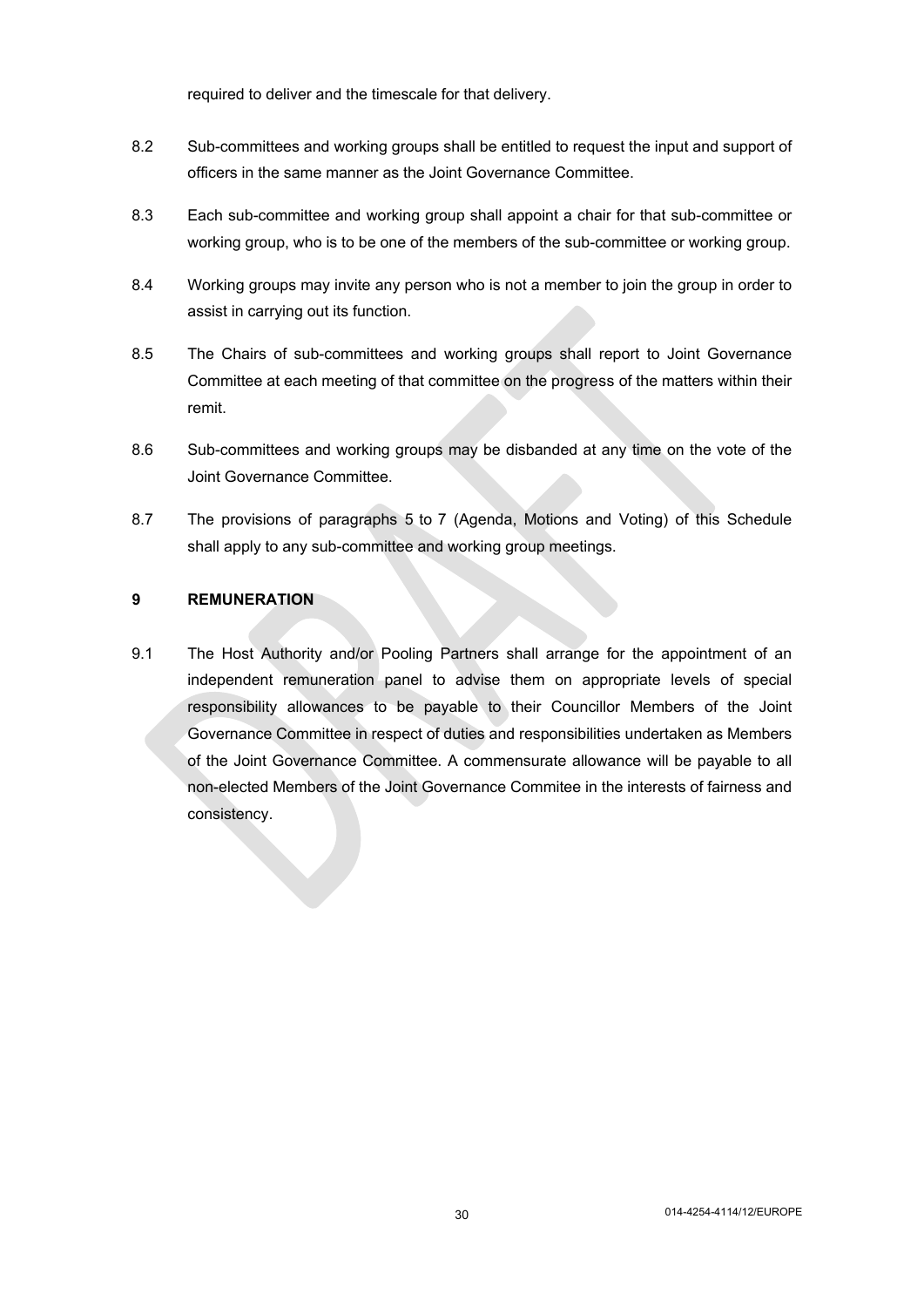#### <span id="page-30-0"></span>**Officer Working Group Terms of Reference**

#### **MEMBERSHIP**

The Officer Working Group shall consist of the Directors of each of the Pooling Partners' Funds (or their nominated representatives) supported by such officers of the Pooling Partners as may be required from time to time. Such nominated officers (and any substitutes or alternates designated by the Pooling Partners) must have the appropriate technical skills to advise the Joint Governance Committee on those matters within its own Terms of Reference as set out in Schedule 2. The role of the Officer Working Group is to provide a central resource for advice, assistance, guidance and support for the Joint Governance Committee. The Officer Working Group shall operate on the understanding that any recommendations made to the Joint Governance Committee shall be made on a unanimous basis.

#### **REMIT**

The Officer Working Group will have specific responsibility for the following tasks:

### **INVESTMENT MANAGER AND EXTERNAL INVESTMENT RELATIONS**

- 1 Due diligence on, procurement, and selection of external investment management arrangements by the Pooling Partners and reporting outcomes to the Joint Governance Committee.
- 2. Informing the Joint Governance Committee of any amendments to the terms of agreements with external managers including (without limitation) by reference to investment objectives, restrictions, fee levels, reporting and key personnel changes, delegations of functions to a third party or associates.
- 3 Researching coinvestment opportunities for and formulation of proposals to the Joint Governance Committee.
- 4 Recommending the resolution of any conflicts of interest issues in relation to external managers (eg in relation to investor committees in limited partnerships where the Pooling Partners may be invested).
- 5 Identifying areas for improvement and cost reductions by external managers or the Pool Custodian.
- 6 Keeping investment structures under review and making recommendations to the Pooling Partners from time to time.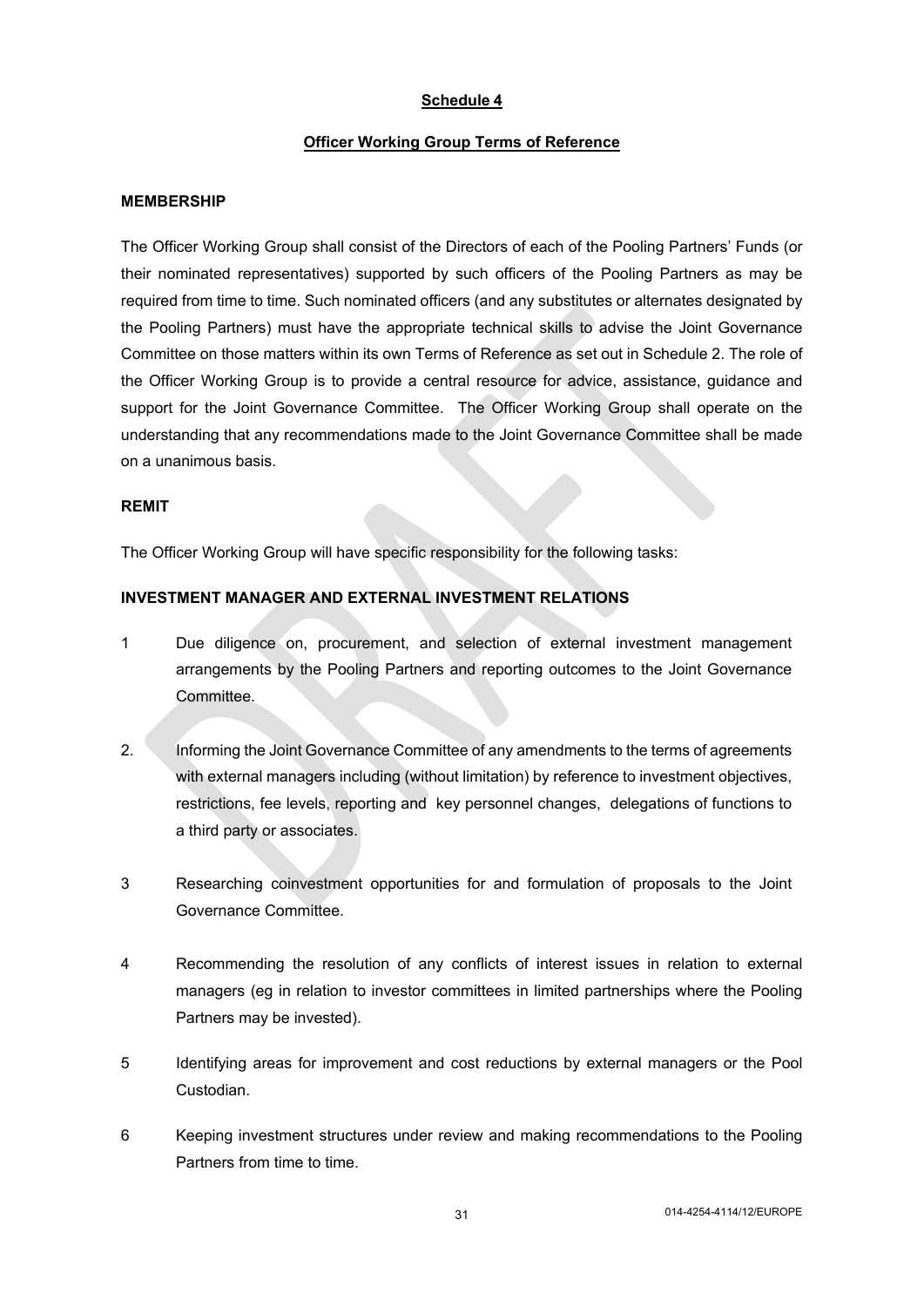#### **REPORTING**

- 7 Determining documentation and presenting information required from external managers for the meetings of the Joint Governance Committee.
- 8 Considering the requirements for measuring and reporting on cost savings, benchmarking and preparing Northern LGPS reports for the Joint Governance Committee on the same to the Minister for Housing, Communities and Local Government and the LGPS Scheme Advisory Board.
- 9 Monitoring the performance of external investment managers, the Pool Custodian, keeping third party performance under constant review and reporting to the Joint Governance Committee.

### **JOINT GOVERNANCE COMMITTEE OPERATIONAL SUPPORT**

- 10 Making recommendations on an annual strategic business plan for the Northern LGPS to the Pooling Partners.
- 11 Determining the budget necessary to implement the strategic business plans and liaising with each Pooling Partner's Section 151 Officer prior to making a final recommendation of the budget to the Joint Governance Committee.
- 12 Reviewing significant commercial, legal and media issues affecting the provision of services to the Northern LGPS.
- 13 Reviewing policy or process issues and recommending appropriate changes to the Joint Governance Committee.
- 14 Recommending and implementing a training plan for the Joint Governance Committee, Pooling Partners' Pension Committee members, Section 151 and Monitoring Officers and Pension Boards.
- 15 Recommending a communication strategy in relation to the Northern LGPS, including the drafting and reviewing of external communications including press releases.
- 16. Reviewing and approving a Data Protection Policy and any GDPR requirements.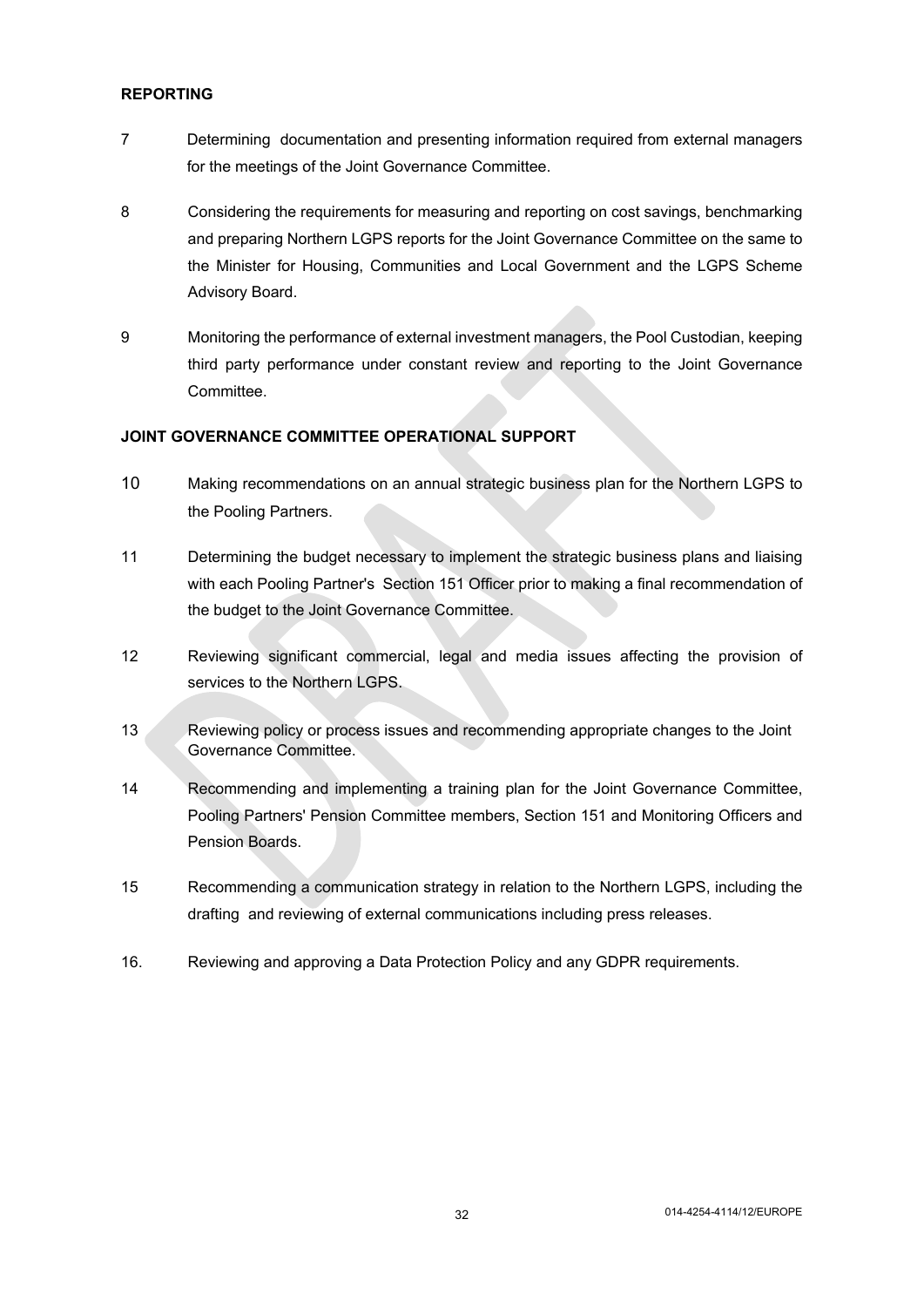### <span id="page-32-0"></span>**Deed of Adherence**

This Agreement is made on 20<sup>[••]</sup>

- **(1) TAMESIDE METROPOLITAN BOROUGH COUNCIL** of Guardsman Tony Downes House, 5 Manchester Road, Droylsden, Manchester M43 6SF (**"Tameside"**);
- **(2) CITY OF BRADFORD METROPOLITAN BOROUGH COUNCIL** of Aldermanbury House, 4 Godwin street, Bradford, BD1 2ST (**"Bradford"**); and
- **(3) WIRRAL METROPOLITAN BOROUGH COUNCIL** of Castle Chambers, 43 Castle Street, Liverpool L2 9SH (**"Wirral"**)

(**TOGETHER the "Existing Pooling Partners**")

**(4)** [**NAME OF NEW LOCAL AUTHORITY**] of [ADDRESS] (the "**New Pooling Partner**").

### **BACKGROUND**

This Agreement is supplemental to a Joint Governance Committee agreement dated [DATE] and entered into by the Existing Pooling Partners (the "**Agreement**").

The New Pooling Partner wishes to be admitted as a new Pooling Partner pursuant to the Agreement.

### **OPERATIVE PROVISIONS**

- 1 The definitions contained in the Agreement will have the same meanings in this Deed save where the context otherwise requires.
- 2 The New Pooling Partner confirms that it has been given and read a copy of the Agreement and covenants with each of the Existing Pooling Partners to perform and to be bound with effect from the date of this Deed by all the terms of the Agreement as if the New Pooling Partner was a party to the Agreement as a Pooling Partner. By executing this Deed all parties confirm that it is the intention that the New Pooling Partner shall be bound by and entitled to the benefit of the provisions of the Agreement as if it was a party to the Agreement and named in the Agreement as a Pooling Partner.
- 3 This Deed may be executed in any number of counterparts, each of which when executed will be an original but together will constitute one and the same agreement.
- 4 This Deed will be governed by and construed in accordance with the laws of England and Wales.
- 5 This document is executed as a deed and delivered on the date stated at the beginning of